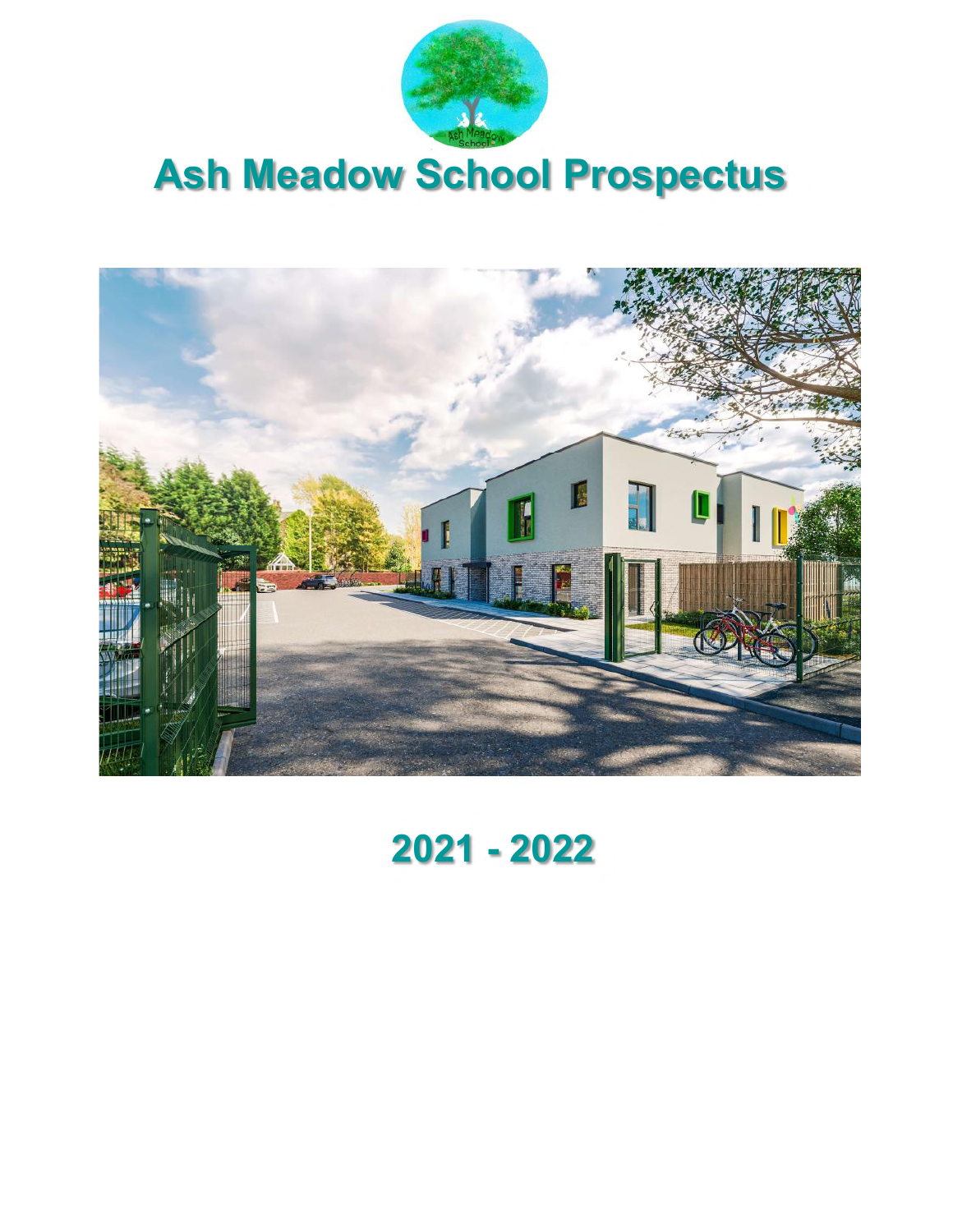# **Aims of Ash Meadow School**

#### To ensure and celebrate high standards of achievement for all students, including personal and social development by:

- having high expectations.
- target setting and continuous assessment.
- celebrating achievements and enhancing self-confidence and self-esteem through praise and reward.
- using individual planning and monitoring progress.
- using internal and external accreditation at the individual level of each student.

## To ensure each student's knowledge, skills and understanding are developed by:

- offering a broad, balanced, relevant, and differentiated curriculum.
- regular assessment, target setting and review, including choice, decision making and independence.

## To respect the rights of students by providing a safe, secure, and healthy environment through:

- following the requirements for safe recruitment.
- implementing rigorous policies and procedures for safeguarding and health and safety.
- acting on the outcomes from monitoring processes, including implementing dynamic risk assessments.
- recognising that students have a right to privacy and dignity.

#### To ensure equality of access and opportunity by:

- using in-class support for each student ensuring all planning is individual and regularly reviewed.
- personalised resources including communication aids, ICT equipment and bespoke sensory equipment.

## To facilitate transition to adulthood by:

- developing self-advocacy skills through improving the young person's communication.
- developing independence and independent living skills.
- providing every student with a transition plan in conjunction with the Placing Authority.
- working with the local Careers Service, Colleges, and other agencies on the transition plan from when the student is 14 years old.

## To build and foster partnership with parents/carers, external agencies, and the local community by:

maintaining a regular dialogue with parents/carers.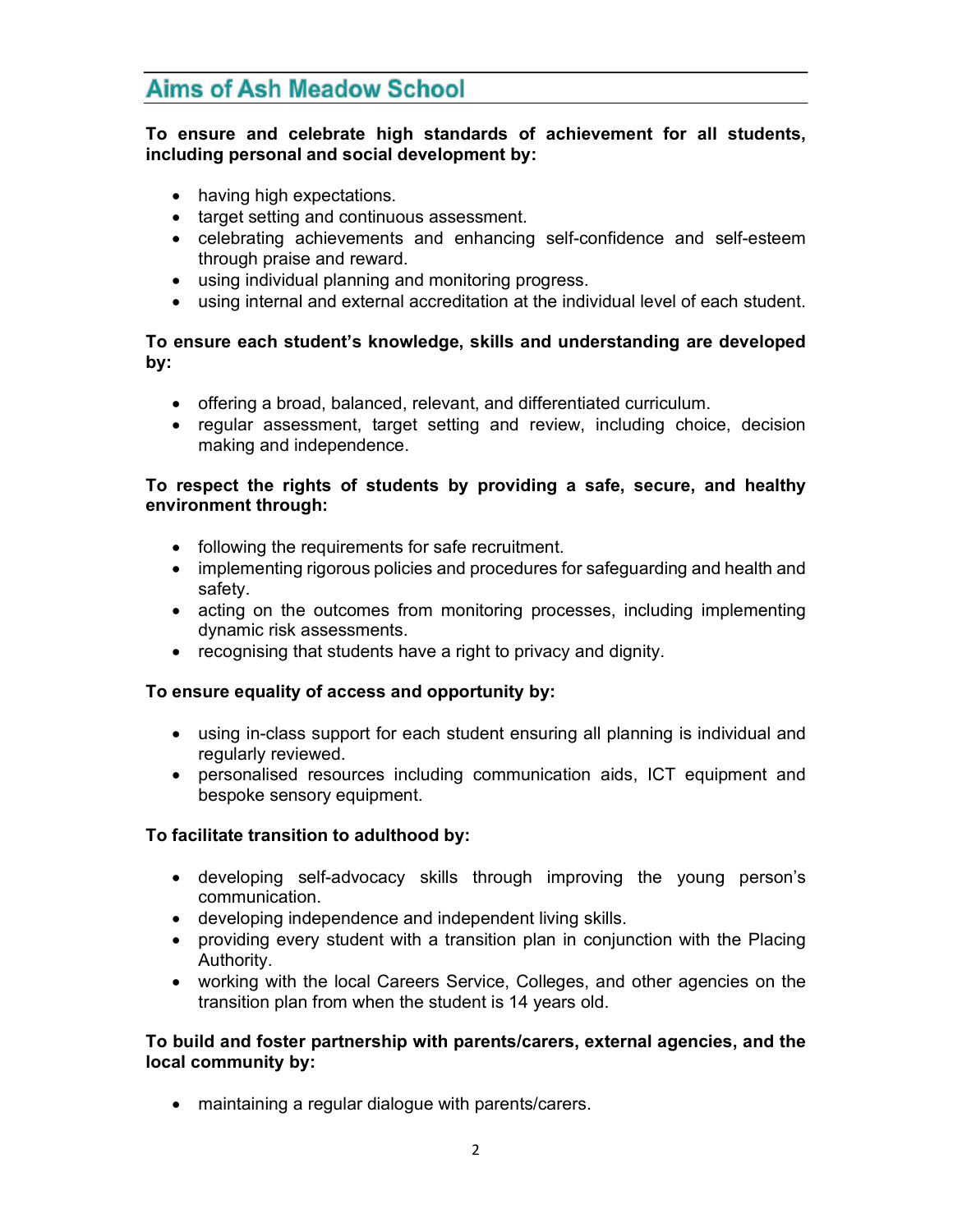- holding multi-disciplinary educational annual reviews.
- attending and contributing to statutory reviews.

#### To continually improve the quality of education through:

• the monitoring and self-evaluation of systems, procedures and outcomes for students exceeding minimum standards for education and care.

# **Information for Parents/ Colleagues**

Ash Meadow school is a specialist independent provider supporting vulnerable young people with complex needs. Young people may have been diagnosed with Autism including Asperger's Syndrome, Fragile X, Learning Difficulties and / or Complex Neurological Conditions. They may be receiving ongoing CAMHS (Child and Adolescent Mental Health Services) support or be awaiting multi-agency assessment. All of our students have an Education, Health and Care Plan (EHCP) or are in the process of being assessed.

At the time of referral, it is probable that the young person will be in a situation of crisis and may be presenting with behaviours which place themselves and those around them at risk. Some students may have been out of school for significant periods of time.

Ash Meadow school will provide each young person with all-round support. We will ensure a safe environment where their educational, health and social care needs will be met in full, and they will receive the opportunity to achieve their developmental potential.

We provide a protective framework for young people, which ensures that parents and placing authorities have peace of mind when commissioning placements regardless of the young person's vulnerabilities or presenting behaviours.

Ash Meadow School can provide assessment services which identify future need, inclusive of educational provision, healthcare, and social care. Using evidence-based practice and accessing regional and national resources, we can provide each young person with a broad, balanced, differentiated, and personalised curriculum, inclusive of college transitions and work-based placements, which maximise a young person's ability to reach their full educational potential.

Ash Meadow School has a fully equipped First Aid room where students can receive emergency assistance in the event of an accident or illness. There are a number of First Aid boxes located around the school and a defibrillator is held in the office in the case of an emergency. Our staff are fully trained in a number of first aid certificates including First Aid at Work, Emergency First Aid and Paediatric First Aid. There are also Mental Health First Aiders to support if required. More information is available from the school office (01744 416007) where you can request a First Aid Policy.

If your child or the young person you support has English as an additional language, please do not hesitate to contact the office on 01744 416007 where further information can be provided including our English as an Additional Language policy. We are a fully inclusive school and will endeavour to support all communication needs.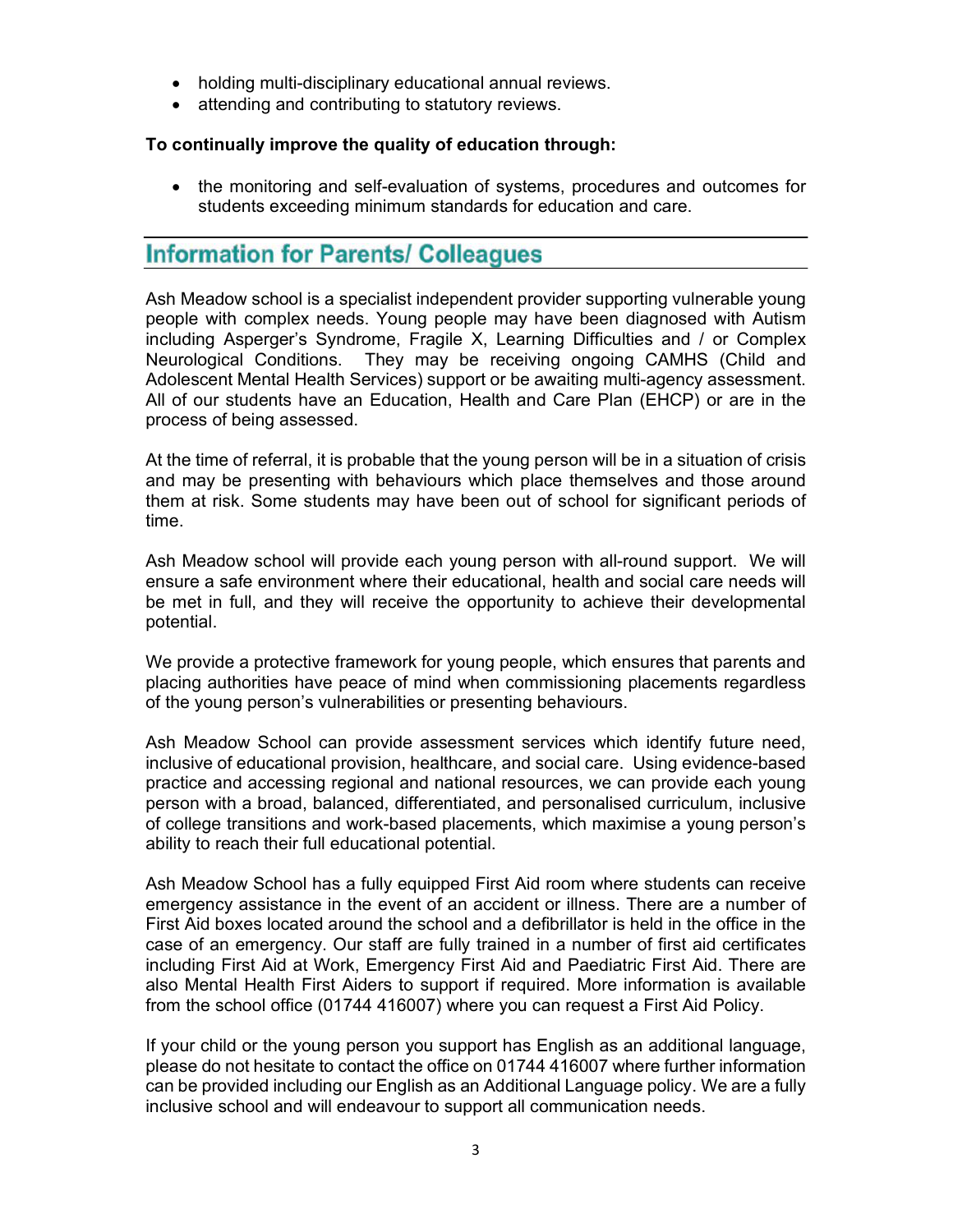The school is registered with the Department of Education (Independent Schools) No:

If you require any further information then please contact Vicky Tijani, our Head of School on 07595449171.

| Age range of students                                                      | 5 - 19 years                   |
|----------------------------------------------------------------------------|--------------------------------|
| <b>Registered for</b>                                                      | 35 students                    |
| Annual fees vary considerably<br>dependent on individual need (day pupils) | From £53, 984.58               |
|                                                                            | September 2022 - From £56, 650 |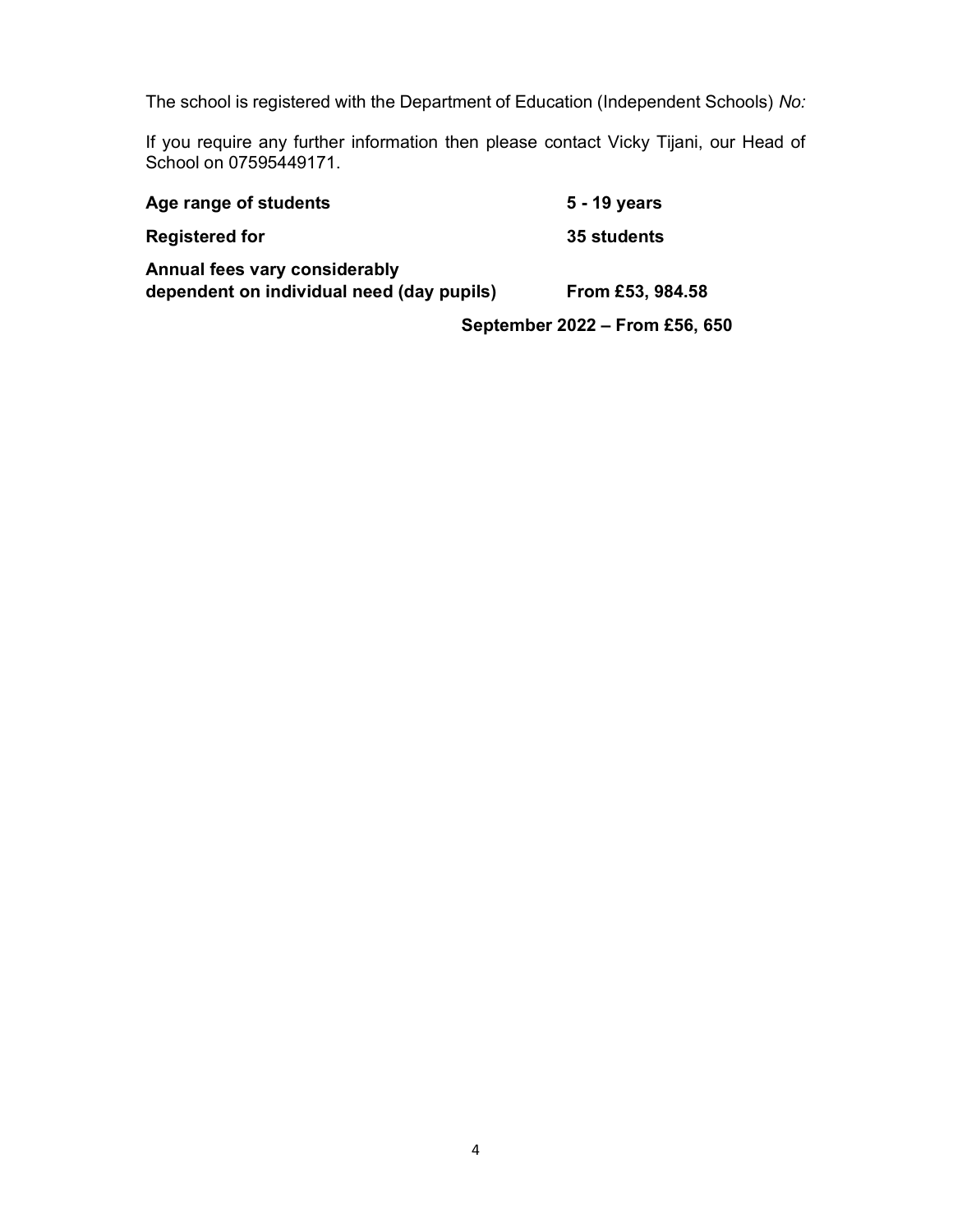# **Education Mission Statement**

#### "Awakening Potential - Our Vision is to provide the highest quality education services which are personalised and achievement driven to ensure our students are supported to reach their full potential and achieve the best possible life chances."

Everyone at Ash Meadow School is extremely passionate about achieving our vison and the efforts and achievements of staff and students is exceptional. Our staff teams have devised an Employee Value Proposition which is displayed around the school. They are very proud to share their values with students, families and all stakeholders.

The school offers a broad range of opportunities for students to achieve their potential with academic study, personal relationships and community integration. The school can offer placements to young people with a variety of needs and diagnoses, including Autistic Spectrum Disorders, CAMHS Intervention and Learning Difficulties.

The comprehensive education programme offered to each student, is personalised to meet their individual need, and address in full all recommendations as set out in their Education and Health Care Plan (EHCP).

The school provides full access to the National Curriculum, modified and tailored to meet the specific learning needs of all students. It is delivered and monitored by highly trained, experienced teachers and teaching assistants.

## How will we achieve our mission?

#### Admissions Policy

Ash Meadow School is an Independent Special school which is accessed by local education authorities, social services and health services who require an integrated package of education and care or school day placements. Placements are offered to young people by the placing authority and who Ash Meadow School assess as requiring specific interventions. We accept those who have particular sensory integration and require support strategies to focus on self-regulation. We are registered for up to 35 places for students aged 5 – 19 years, which includes day placements.

#### Referral Process

Before a planned placement is offered at Ash Meadow School, the student will be visited in their home/placement environment. Once it is agreed that our school can meet the needs of the young person, a pre-admission review meeting will take place, to finalise the details of individual care, education and behaviour support plans. A bespoke transition plan will be formulated with the school, family and support teams to ensure a smooth, seamless transition.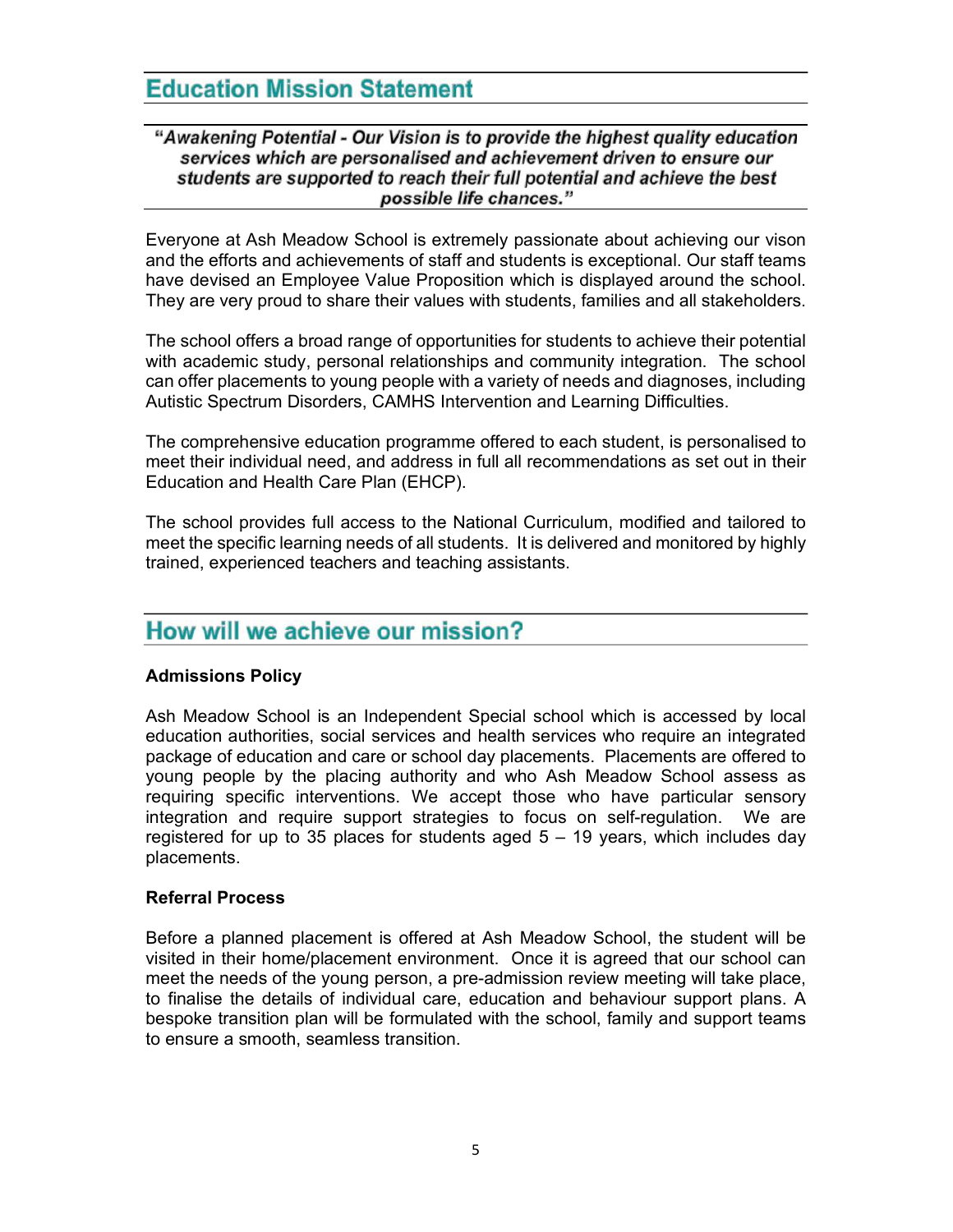## Partnership, Safeguarding and Staffing

There are many partners in the process of educating and caring for our students. Therefore, we aim: -

- To foster close partnership working with Local Authorities.
- To work together, in close co-operation with parents, keeping them fully informed on the progress of their child and the life of the school.
- To provide home/school diaries, parents workshops, class Dojo (online feedback and support for families/school) coffee mornings and open days to offer a support and information service for families.
- To visit the homes of our students, as necessary, to provide an extension and consistency of support in their education.
- To provide support and advice on strategies which may be introduced into the home to support family life.
- To maintain the fullest possible links with our local schools and colleges.
- To work closely as a multi-disciplinary team with other associated agencies e.g., therapists, psychologists, social workers, careers officers etc.

## Safeguarding Students/Vulnerable Adults

Parents/carers should be aware that the school will take any reasonable action to ensure the safety of its students. In cases where the school has reason to be concerned that a child may be subject to ill treatment, neglect or any other form of abuse, staff will act immediately and inform the relevant people as set out in the school safeguarding policies and procedures.

The designated person for Child Protection/Safeguarding at Ash Meadow School is Ruth Clifford, Safeguarding Lead/ Executive Head. Vicky Tijani, Head of School, is our Deputy Safeguarding Lead. Bright Futures Care Ltd Safeguarding Officer is Caroline Davies. They can be contacted via email or telephone as follows:

Ruth.clifford@brightfuturescare.co.uk 07540014868 Vicky.tijani@brightfuturescare.co.uk 07595449171 Caroline.davies@brightfuturescare.co.uk 07801340755

To create a happy, caring environment we strive to provide a highly skilled, caring and enthusiastic staff team, therefore we aim: -

- To work together as an effective team within which each member is recognised and valued as an important part of the school community.
- To involve staff in the decision-making processes of the school.
- To offer a programme of induction, in-service training and staff development that will enable all staff to develop and extend their skills.

All staff are rigorously checked against the Disclosure and Barring Service Records prior to employment and regularly re-checked. Safeguarding training is provided both at induction and at regular intervals during their employment.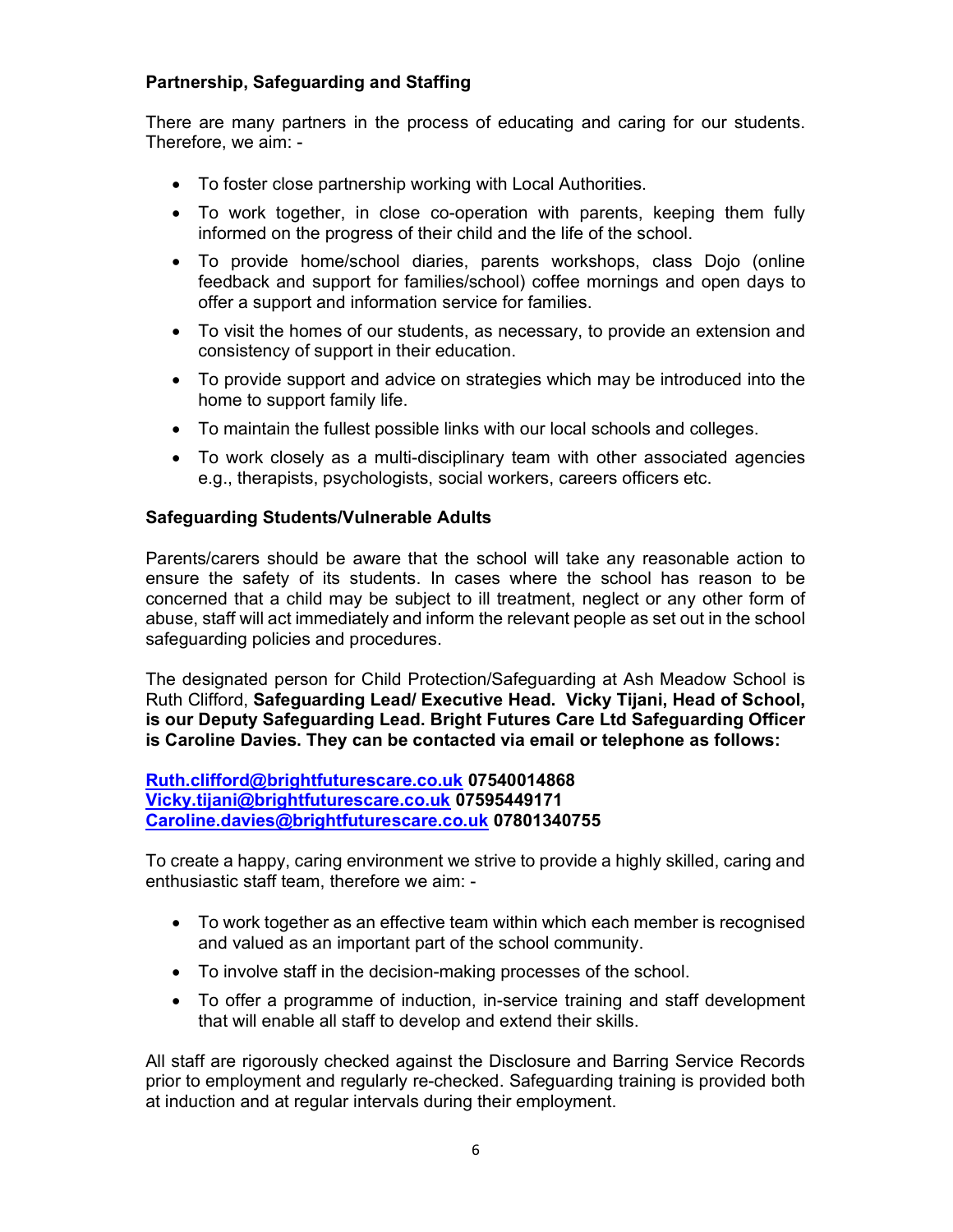Copies of all school policies are available to parents, social workers and LEA representatives from the school office on request and there are a number of additional policies on the website including Promoting Good Behaviour Policy, Health and Safety Policy, Anti-bullying Policy and Complaints Policy.

Our policy on Safeguarding is available to download from the school website or upon request from the school office.

## Behaviour Support

Ash Meadow School has a positive approach when managing challenging and inappropriate behaviour and has access to the Bright Futures Care Ltd. company Positive Behaviour Support Team. We recognise the challenges that face our young people and take a holistic approach in understanding the individual, their autism and their specific needs. Positively managing behaviour begins with the analysis of the function of challenging or inappropriate behaviour and continues with the design of a proactive strategy to help the individual develop skills to manage their own behaviour. We use a range of different strategies to support the individual including teaching coping strategies and relaxation techniques, supporting the individual to substitute more appropriate behaviour and rewarding desirable behaviour by praise and the use of positive reinforcement. Each student will have an individualised Behaviour Support Plan to support their behaviour which will outline proactive teaching strategies and reactive strategies to ensure the individual's safety. Ash Meadow School has adopted the 'Team-Teach' approach using de-escalation and positive management techniques. This approach provides us with positive handling strategies enabling planned, systematic and graded approaches that are effective, safe and the least intrusive as possible. We believe that the Team Teach Approach helps individuals in learning to make choices and to begin to take control of their behaviour. Further details of Team Teach may be obtained from the Team Teach Foundation.

A copy of the school's Physical Intervention Policy is available to all parents, social workers and LEA representatives from the school office on request.

#### Measurement and Celebration of Progress

At Ash Meadow School we have high expectations of our students in all areas of their learning and lives. We celebrate their achievements and progress in a multitude of ways to help build self-esteem and sense of achievement. As a school we strive to ensure that their work receives recognition regardless of ability but with a focus on effort and self-actualisation.

Each individual has an Individual Education Plan (IEP) and a Behaviour Support Plan (BSP). Several assessments support the ongoing recording of progress and contribute to person centred planning including 'Evidence for Learning' which is an assessment tool that captures and assesses engagement and learning with tools to support a holistic approach. Learning goals and achievements are celebrated and supported for each individual through National Accreditation including the EQUALS Award schemes, ASDAN programmes, accredited learning programmes that lead to Level 5 GCSE and other relevant award bodies. Every year, at Ash Meadow School, we hold an Awards Ceremony and end of year Prom on the school grounds where students receive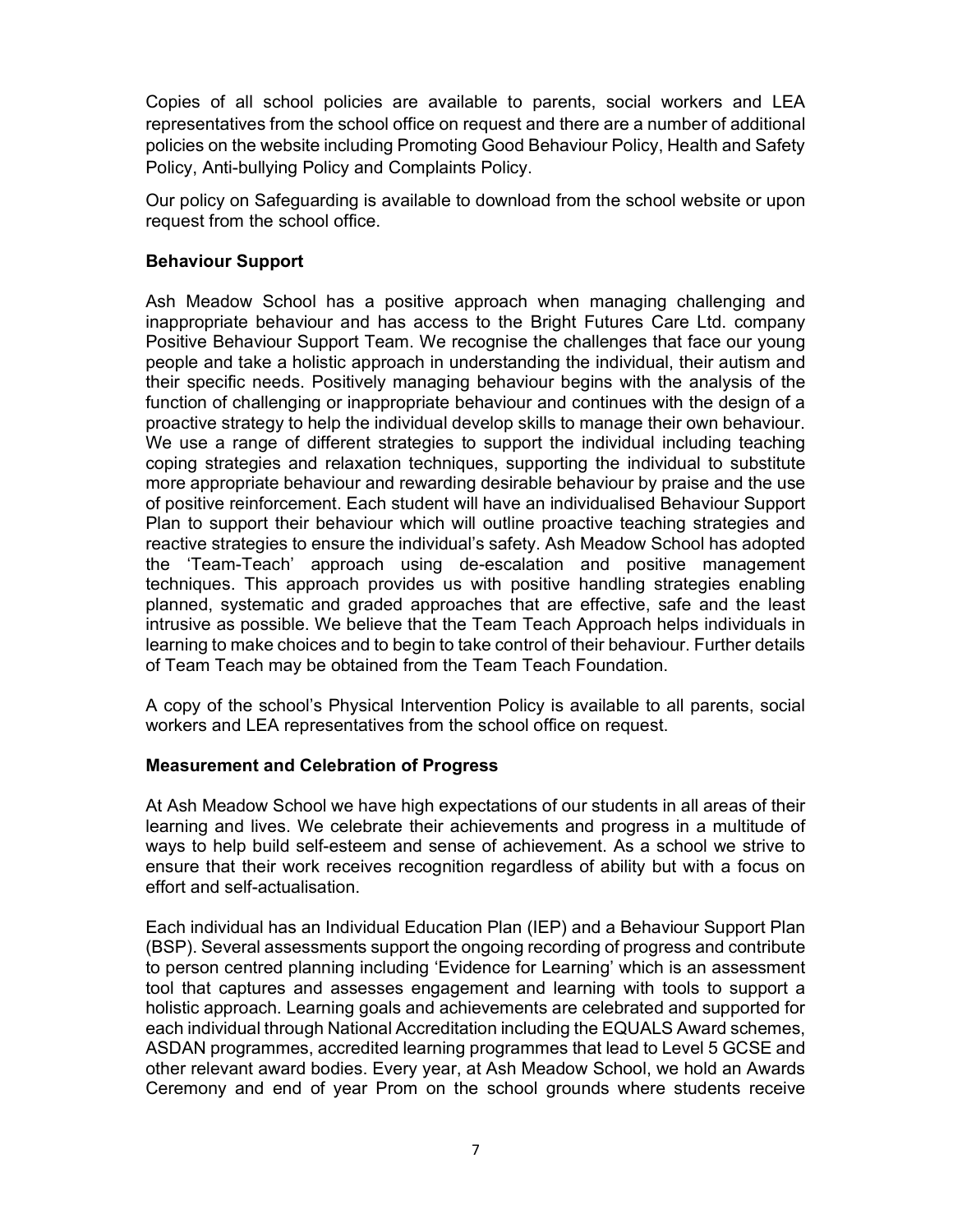awards for recognition of their excellent achievements in both academic and social progress.

## Bullying

Our school provides a nurturing environment where students and staff members are encouraged to respect each other's beliefs, choices, personal space and privacy. This allows everybody to feel safe and comfortable when interacting both inside and outside of the school.

To sustain our nurturing ethos and environment, we encourage positive behaviour through role modelling, careful matching of young people and staff to the school and by promoting a shared set of standards and expectations of behaviour. Celebrating our student's positive behaviour and achievements remains our primary means of promoting their social and emotional development and community inclusion. Our students have formulated a 'Student Value Proposition' which can be found on the school website and includes areas such as learning and friendship with associated standards and expectations.

It is very important that our students can communicate their concerns or anxieties regarding the behaviour of others, in particular any incidence of bullying. We, therefore, ensure that staffing arrangements are in place to deter bullying from occurring in the school and to ensure that no incidence of bullying could go unnoticed or unchallenged. Peer-on-peer abuse is taken extremely seriously, and we provide discrete sessions to make sure that our students understand what to do and who to speak to when they need help or support. We ensure that each student has effective communication skills and contact points, both internal and external to the school to support their concerns and promote a sustainable culture of positive behaviour within our environment.

We regard every behaviour and situation as a positive learning opportunity for students and those supporting them. We do not use any sanction or reparation which is designed to punish or achieve compliance from students at any time. It is of primary importance that any consequences in place to support behaviours, including bullying, are sensitive to the student's age, level of understanding and personal dignity.

Where the behaviour of a student compromises the safety and well-being of others, we will look to identify strategies, support and resources that can help them to continue with their school studies, community activities and daily routines in a positive way.

#### Risk Assessment

Ash Meadow School Leadership Team recognise that to effectively control risks and prevent harm to people, Health & Safety needs to be managed to the highest of standards. Visible and active leadership promotes a positive Health & Safety culture and active participation from all staff encourages success. All students have individual risk assessments, the information of which is used to plan educational visits, organise lunchtimes or seating in class and level of support that is required for different activities. Risk assessments for visits are put in place as appropriate and additional risks are monitored by staff throughout.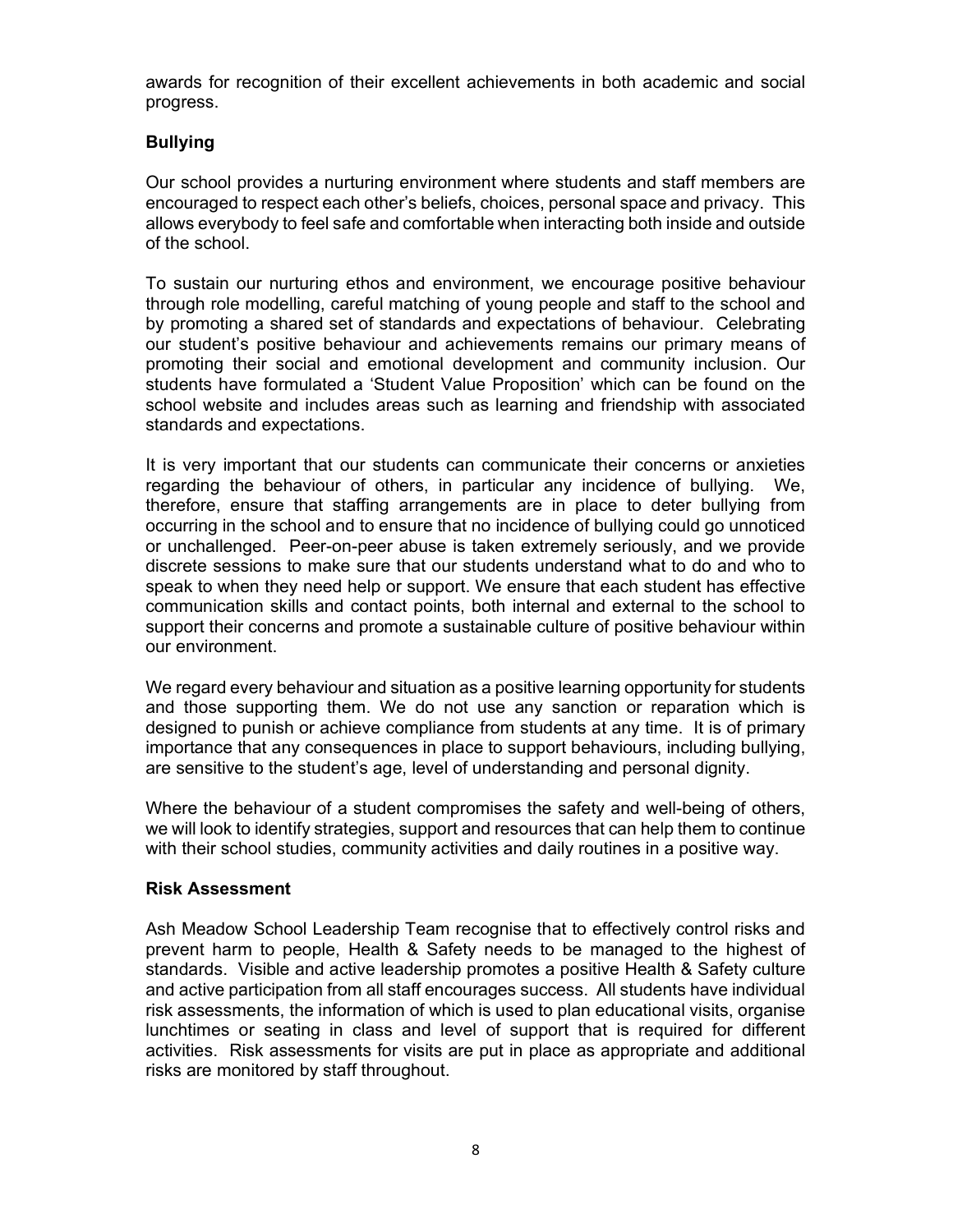## **Exclusions**

The school does not exclude students from education. Should a student cause a concern in terms of safety to themselves and/ or others, or become excessively anxious in a group situation, then they can be taught in an alternative classroom. This is monitored and targets for reintegration in the class situation are set. If a placement is deemed to have become unsuitable for a young person, then a review with outside agencies and the placing authorities is requested. The policy on exclusions is available from the Ash Meadow School Office.

#### Procedure for Making Complaints

If a student, parent or any other adult involved with our students should need to make a complaint, representations can be made to the Designated Safeguarding Lead or Deputy at Ash Meadow school, Ruth Clifford or Vicky Tijani, or the Chief Executive Officer, Daniel Jones, or Bright Futures Care Safeguarding Officer, Caroline Davies. Facilities exist for both formal and informal complaints to be processed within the school's complaints procedure. Further information is provided within Ash Meadow School Complaints and Representations Policy which is available on request from the school office or from our website.

As many of our young people experience communication difficulties, strategies have been developed to communicate any celebrations, grievance or concerns our students may have, e.g., a weekly feedback sheet, review reports and complaint forms. All forms produced are available within our Total Communication Approach, including augmentative devices, written word, symbols or PECS (Picture Exchange Communication System) format.

## School Uniform

Students are required to wear school uniform during the academic day. The uniform consists of: -

- navy polo shirt (available from the school office),
- royal blue sweatshirt (available from the school office),
- dark grey trousers/ skirt or pinafore, blue gingham summer dress
- black shoes.
- Pale blue PE t-shirts (available from the school office) and navy shorts and pumps.
- Royal blue book bags (available from the school office)
- Royal blue PE bags (available from the school office)

We fully understand that some students have sensory regulation needs that may impact on their ability to tolerate materials in certain clothing. In these situations, we will work closely with families and care teams to ensure that the student wears clothing that makes them feel comfortable and safe. We will then work on addressing their tolerance levels at a pace that does not cause any increased anxiety.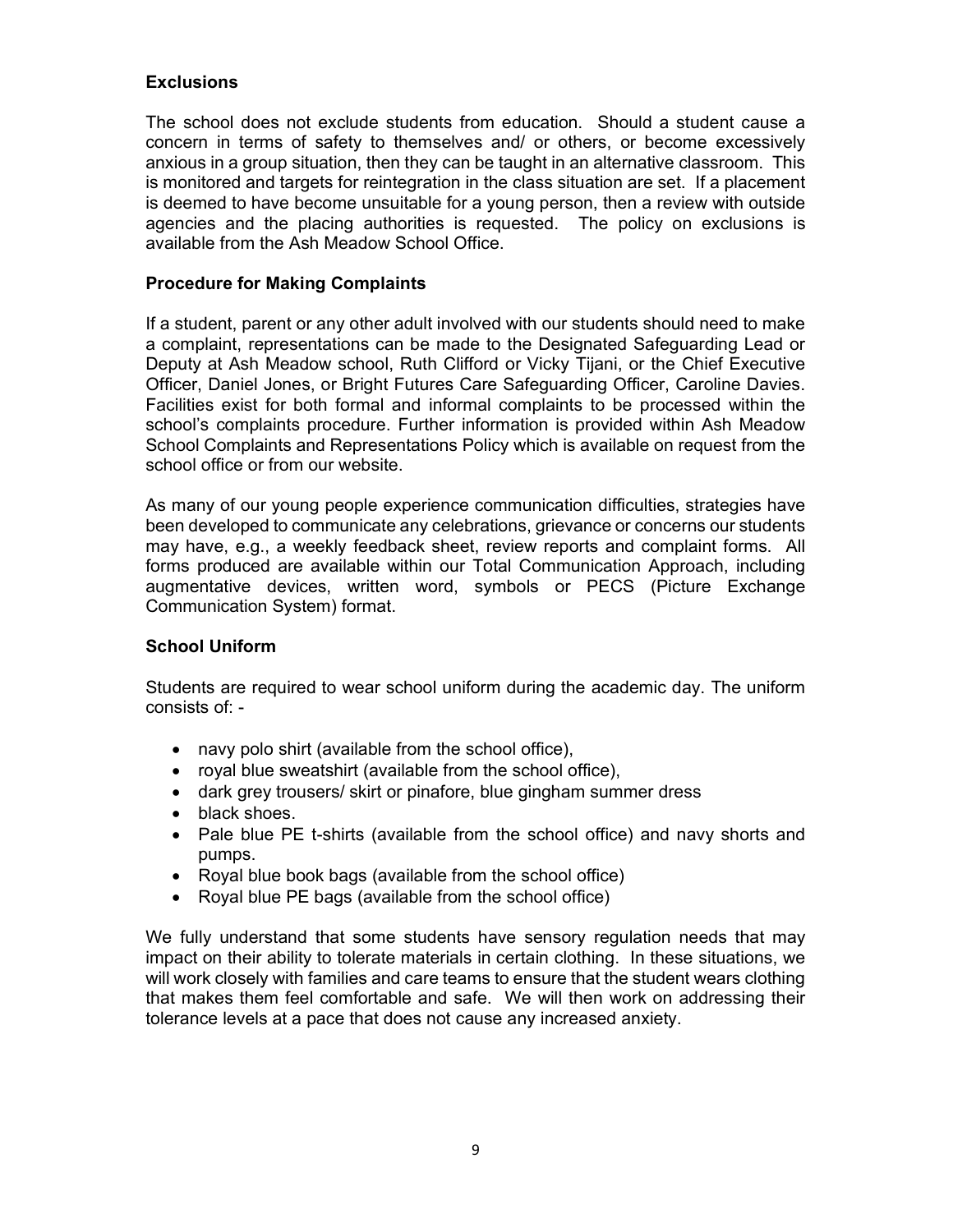# **Organisation of the school day**

## School Hours

## Key Stage 1 & 2

Morning: 09.00 to 12.00 (including morning break) Afternoon: 13.00 to 15.15 (including afternoon break)

## Key Stage 3, 4 and 5

Morning: 09.15 to 12.30 Afternoon: 13.30 to 15.25

# **Curriculum Offers**

At Ash Meadow School we have three main strands to our curriculum. These are: -

- Sensory Curriculum (All Stages)
- Formal Curriculum (Key Stages  $1 3$ )
- Pathways Curriculum (Key Stage 4)
- Post 16 Curriculum

All of our curriculums teach and support students in their ability to experience and learn valuable skills including independence skills, social skills, mental health and well-being, creative skills, aesthetic skills, skills in sexual and relationships education (SRE), British Values and Social, Moral, Spiritual and Cultural (SMSC) aspects to learning and life.

## The Sensory Curriculum

As part of the Sensory Curriculum, we offer our students a range of thematic approaches to learning including Communication, Independence, Structured and Sensory Free Play/ Leisure Time, Life Skills, Physical Wellbeing, Outdoor School (including The World about me/ Scientific knowledge), Creativity (including Drama, Art and Music).<br>At Ash Meadow School, as part of our Sensory Curriculum, we have adapted the

EQUALS semi-formal curriculum to suit the needs of our learners with Autism and/or severe learning difficulties who may be lateral learners for a significant number of years. The curriculum is developmental in nature and open to personalisation. At Ash Meadow School we recognise that some students may remain learning within the Sensory Curriculum for a significant amount of time and therefore it is not directly related to either age or key stage although there are clear, personalised progression routes. Some students may move into National Curriculum learning in some areas, such as Art, but may remain within the sensory curriculum for other areas of learning. The aim is to ensure that all learning is completely personalised and bespoke to meet individual needs.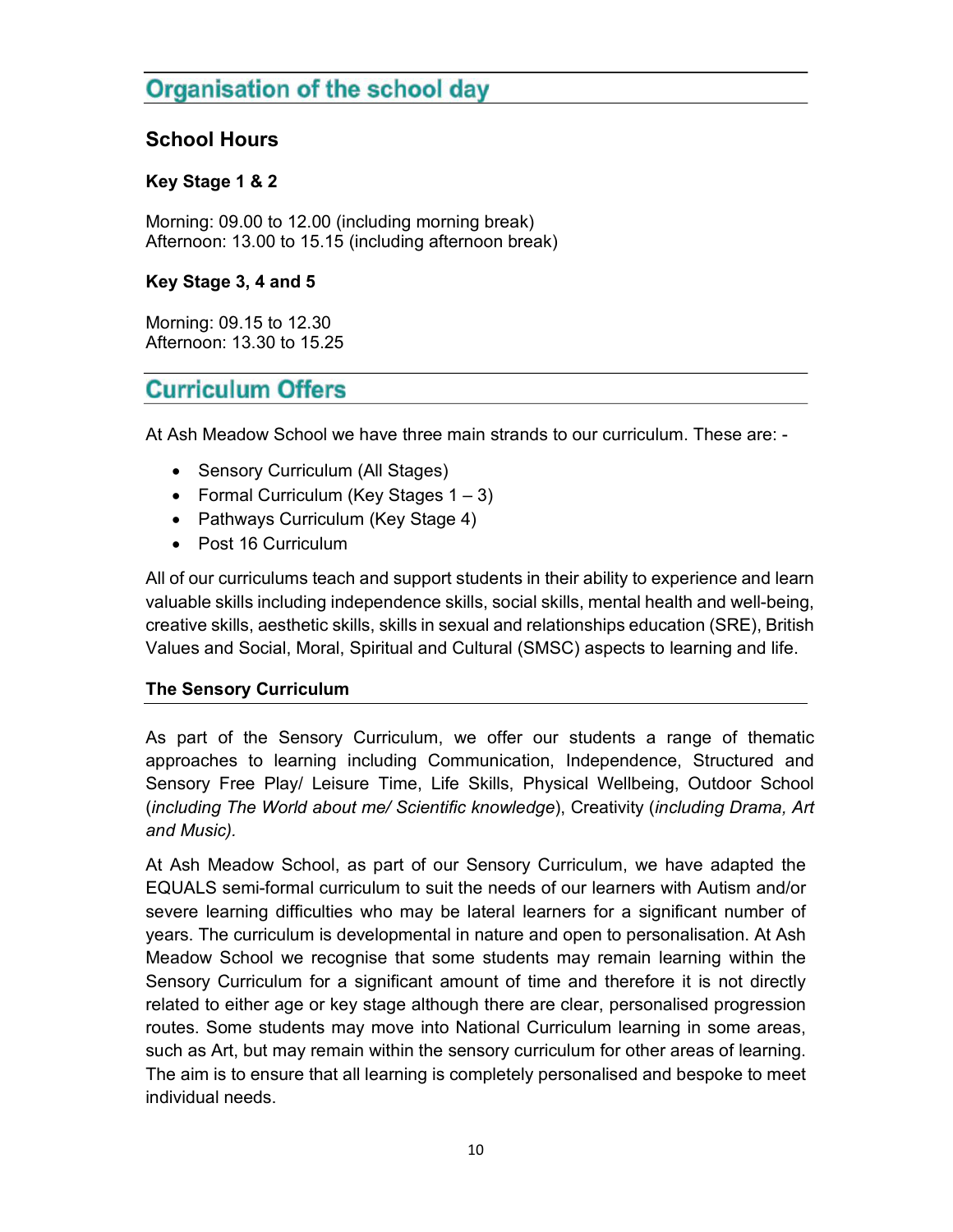All of our students follow a key stage or developmentally appropriate thematic curriculum which incorporates the foundation subjects and where suitable, may also link to the core subjects and the national curriculum. Careful planning and schemes of work ensure that there is a breadth and balance of subjects being taught across the year, including life skills and sex and relationships education, and health education including personal care, health and mental well-being at a level that is appropriate to the age and developmental stage of the individual. Our students are taught basic health and safety by an external accreditor and experience safety in the home such as fire safety and basic first aid. Our curriculum is further enriched through specialist provision such as art tutors and sports coaches.

Ash Meadow School follows the Jolly Phonics programme, and we may add to this if any of our students require additional or alternative phonics support. Ash Meadow School is a specialist provision for communication and interaction and our staff are highly skilled in utilising a range of communication methods to support students to access the curriculum, examples include Makaton, PECS, objects of reference (OOR), sensory cues and alternative augmentative communication aids such as Speak for Yourself Application on an iPad or equivalent. We adopt a total communication approach and commission Shine Therapy Services who assess the speech and language and sensory needs of our students and work with our teachers to develop plans that are bespoke to individual needs.

Learning is broken down into small, achievable steps to ensure success and promote further development. All achievements are celebrated weekly, during our 'Celebration Assembly' meetings and there is a personalised reward system in place.

Our specialised teaching team has adopted a thematic approach to the curriculum at Key Stages 1, 2 & 3. This approach has several potential advantages:

- It can reduce pressure on the timetable to allow more time for the Core Curriculum areas.
- There is an overwhelming child-centred focus.
- It will help generalise skills and support students to transfer learning.
- Students will link learning with increased independence and fluency.
- Increased flexibility of thinking.
- Learning will be more practical.
- It can be a powerful vehicle to promote cross-curricular skills including independence and the key skill areas of ICT, communication, problem solving (resilience), teamwork and improving own performance & learning.

The following subjects are taught at Key Stage 1 & 2:

- English/ Phonics
- Communication/ Phonics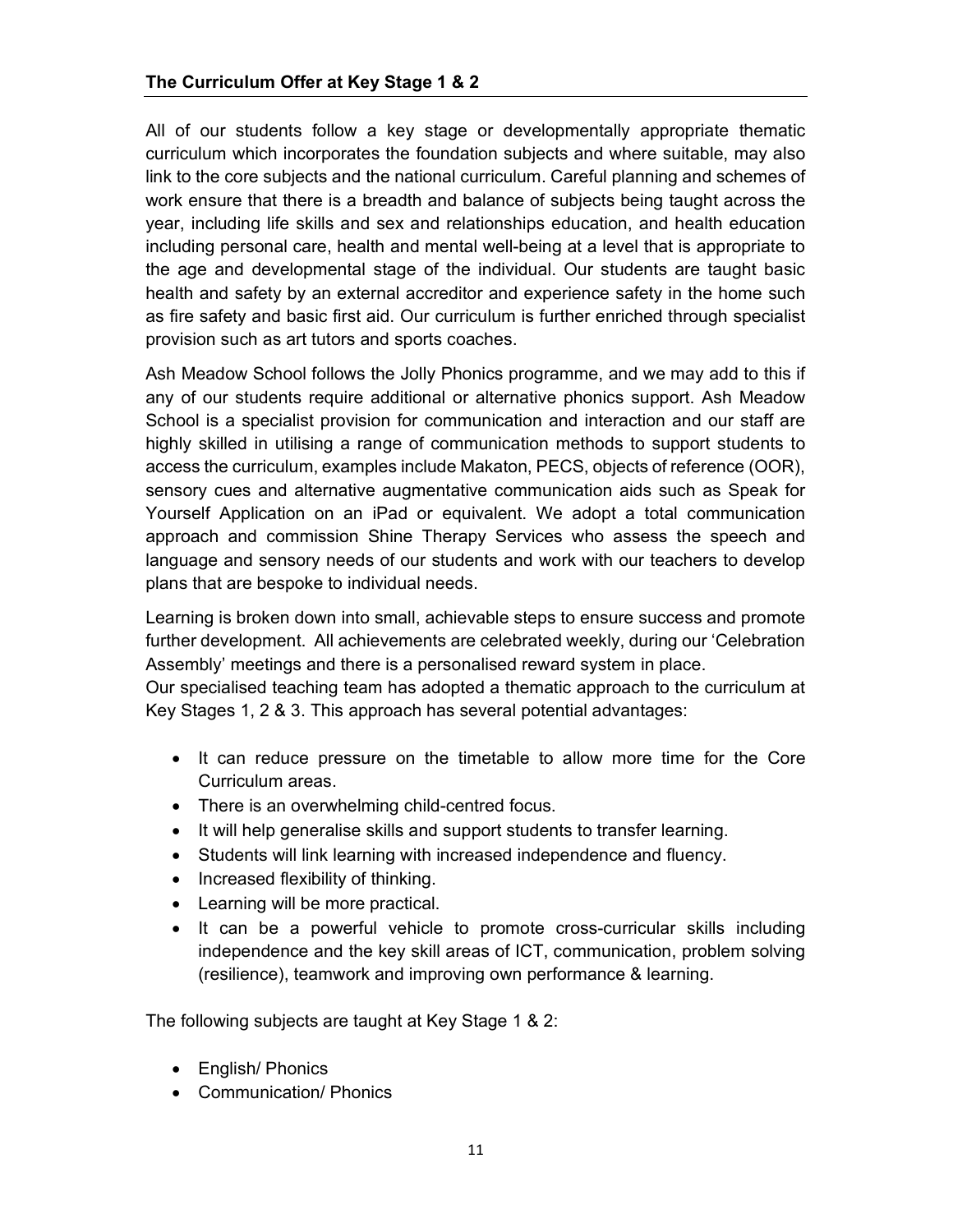- Mathematics
- Science
- $\bullet$  ICT
- PSHE
- Humanities
- Modern Foreign Languages
- Art/ DT
- Food technology
- Music
- Sport
- Sensory Hub curriculum visits
- Swimming
- Options one afternoon a week, students are given the opportunity to choose between a range of activities.

## The Curriculum Offer at Key Stage 3

Throughout Key Stage 3 we promote an ethos that provides a basis for more independent learning. The students receive a broad, balanced, relevant, differentiated curriculum which promotes academic, social and emotional growth.

Educational visits are an integral part of the curriculum to encourage our students to link learning and transfer their skills from the classroom to community situations such as using their skills from a maths lesson to pay for their swimming lesson each week.

The following subjects are taught at Key Stage 3:

- English/ Phonics
- Communication/ Phonics
- Mathematics
- Science
- $\bullet$  ICT
- PSHE including Relationships and Sex Education, Health Education
- Drama
- Humanities
- Modern Foreign Languages
- Art / DT
- Food technology
- Music
- Sport
- Swimming
- Equals 'Moving On' (Nationally Accredited 5-year course for 14 years plus)
- Options one day per week students are given the opportunity to choose between a range of activities.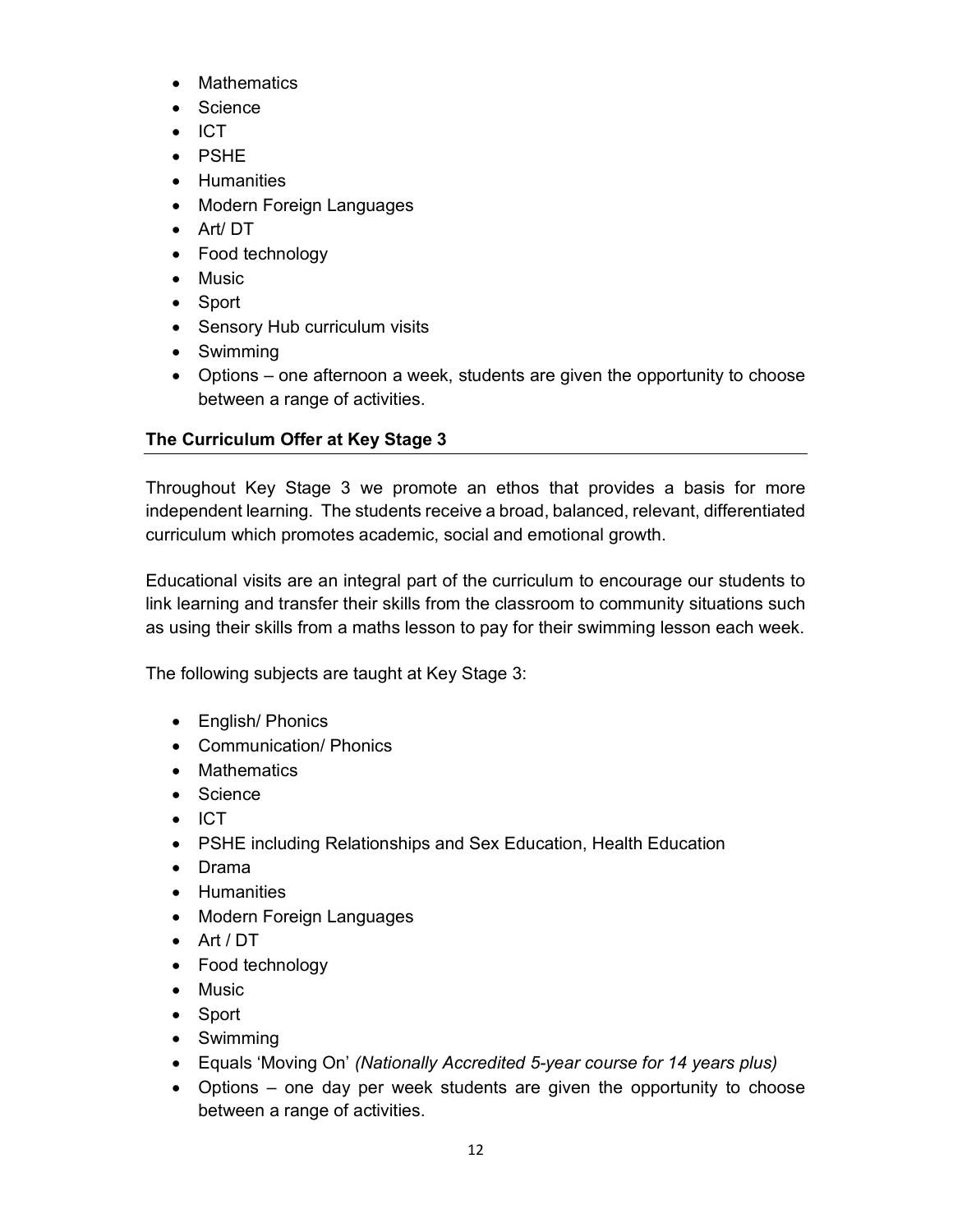Enrichment and Careers/ Connexions - Transition planning takes place later in Year 9 with Connexions who advise on relevant courses, work experience and future work-based training, including College placements.

## Pathway Curriculum (Key Stage 4)

Whilst our Key Stage 4 students continue to have a broad and balanced curriculum including the core and foundation subjects, they also benefit from a progressive workrelated learning programme which incorporates Enterprise, World of Work, enrichment and work experience which takes place at our school and in the local community. During Enrichment Day our students choose from a range of subjects to establish if they would like to further their studies or career in that area such as photography, hair and beauty, nursing, teaching, astronomy etc. Students are accredited for their work across the curriculum through a range of sources such as a plethora of ASDAN qualifications and Equals 'Moving On' 14 plus. Our Pathways Curriculum provides the building blocks in preparation for transition into a mainstream, employment, work experience or college provision.

At Ash Meadow School we strive to provide an engaging, exciting and personalised curriculum which awakens potential and supports our students to excel in their selfesteem and grasp how important they are as members of our school and the wider community. We enter writing competitions to have our work published in Young Writers' Anthologies and display our artwork in local and national galleries. We enter sports competitions with other schools and promote independence throughout all of our activities. If a student, their family or carers, education team and wider support network believe that a mainstream setting would support a student's learning and social development by having a peer group at similar level of development, for instance in their Maths studies, we will either support a full transition or a bespoke transition to a mainstream school. In this situation, we may accompany the student to a local high school so that they can learn with their peers whilst having the comfort and trust of their staff from Ash Meadow School. This support may be stepped up or down depending on the individual student's needs.

The following subjects are taught at Key Stage 4

- English ASDAN
- Communication
- Mathematics ASDAN
- Science ASDAN
- ICT ASDAN
- PSHE including Relationships and Sex Education, Health Education
- Drama
- Humanities
- Modern Foreign Languages
- Art / DT
- Food technology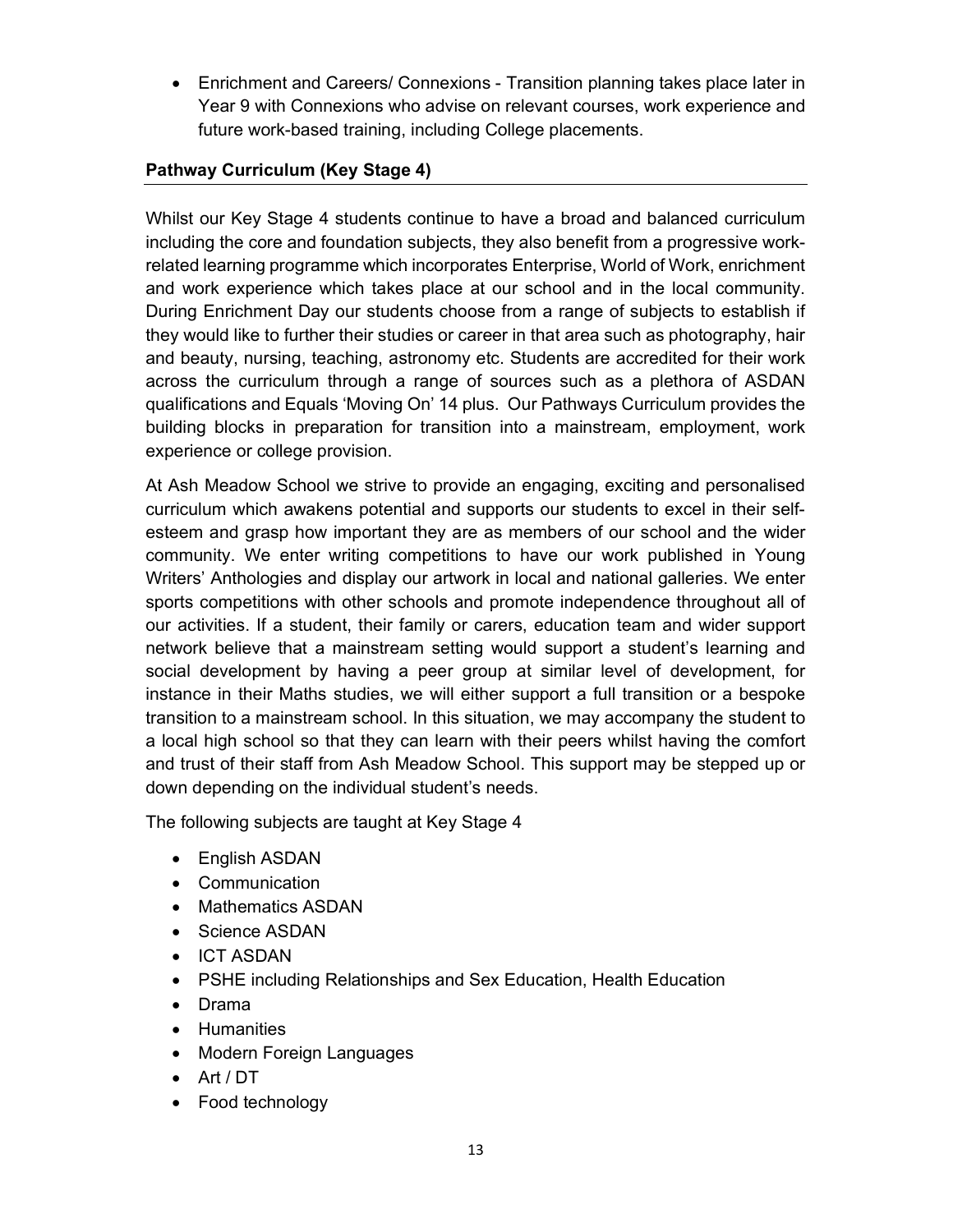- Music
- Sport
- Swimming
- Equals 'Moving On' (Nationally Accredited 5-year course for 14 years plus
- Options one day per week students are given the opportunity to choose between a range of activities.
- Individual interests related qualifications if appropriate.

## Our Post 16 Curriculum Offer

Our post 16 students follow learning programs that are tailored to their individual needs, education, and employment goals. They continue to work on the qualifications in the Key Stage 4 Pathway Curriculum and the overarching elements within the programs include:

- Pathway to Employment
- Pathway to Housing
- Pathway to Health
- Pathway to Friends and Relationships

These pathways include learning functional skills in Mathematics and English, alongside a range of other training to prepare our young people for their adult lives. Other elements of learning could include meaningful work experience, travel training, independent living, and personal skills.

## Progress and Assessment

At Ash Meadow School, the curriculum is based on interactive, individualised programmes and monitored to maximise individual progress. We regularly assess and track each student's progress using 'Evidence for Learning' assessment and Bsquared, which include Engagement Model, P Levels and beyond. The teaching breaks down tasks into a series of small steps, each step preparing the way for the next. Success is reinforced using consistent praise and rewards to motivate students, so that segments of learning build into a meaningful 'whole'. This involves:

- specialised classroom organisation (workstations, visual symbols).
- safe spaces outside each classroom.
- individual learning that addresses gaps in learning and builds on skills.
- breaking down tasks into achievable elements.
- a structured and consistent learning environment.
- high levels of classroom support.
- positive reinforcement of correct responses.
- a Total Communication Approach.
- highly trained staff including Autism Training (Bright Futures Care Ltd. is the Autism Education Trust (AET) training provider for the area.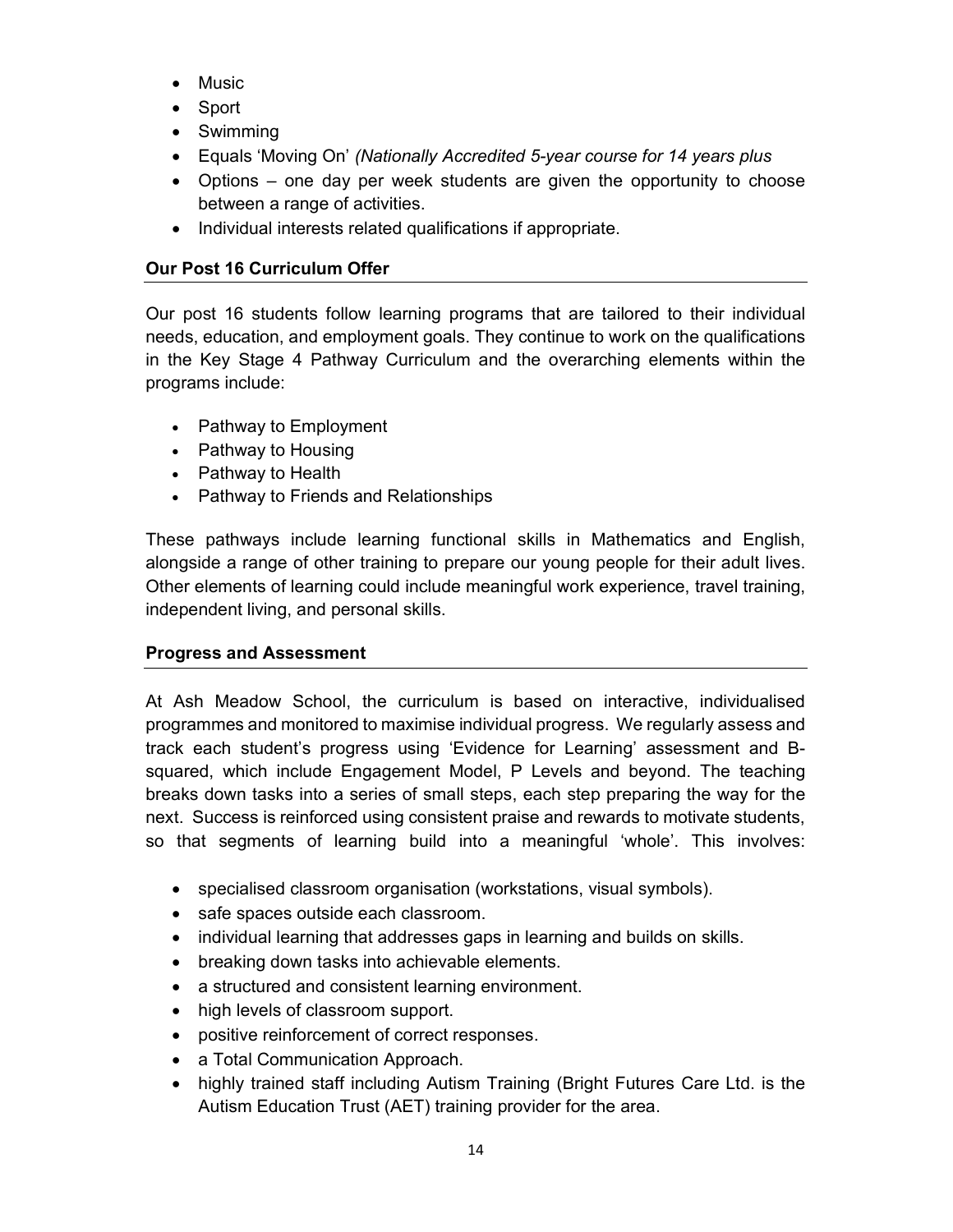- strategies including TEACCH model (Treatment and Education of Autistic and Communication related Handicapped Students).
- Individual Support Plans.
- Personal Education Plans
- Social Stories.

## Experiences provided by the curriculum

For all students, the curriculum is supported with community activities related to the theme that term. For instance, students will learn about 'places of worship' and visit a place of worship in or around their local community provides experience in the following areas:

## Linguistic

Students develop communication skills and increase their use of language through phonics, listening, speaking, reading and writing. They also have the opportunity to study a Modern Foreign Language. Skills that are developed in the classroom are promoted and transferred into real life situations in the community.

## • Mathematical

Students make calculations and develop understanding and appreciation of relationships and patterns in number and space. They have opportunity to develop their capacity to think logically and to express themselves clearly. Knowledge and understanding of mathematics is developed in a variety of ways, including practical activity, exploration and discussion. Skills that are developed in the classroom are promoted and transferred into real life situations in the community.

## Scientific

Students develop their knowledge and understanding of nature, materials and forces. They are encouraged to view science as a process of enquiry and to develop associated skills such as observing, forming hypotheses, conducting experiments and recording their findings at a level that relates to their age and developmental level.

## • Technological

Students develop a range of technological skills, including the use of ICT; developing, planning and communicating ideas; working with tools, equipment, materials and components to produce good quality products; and evaluating processes and products at a level that relates to their age and level of cognitive development.

## • Human and Social

Students develop an understanding of people and how they interact with their environment; and how human action, both now and in the past, has influenced events and conditions. They learn about the main world faiths within Religious Education and PSHE.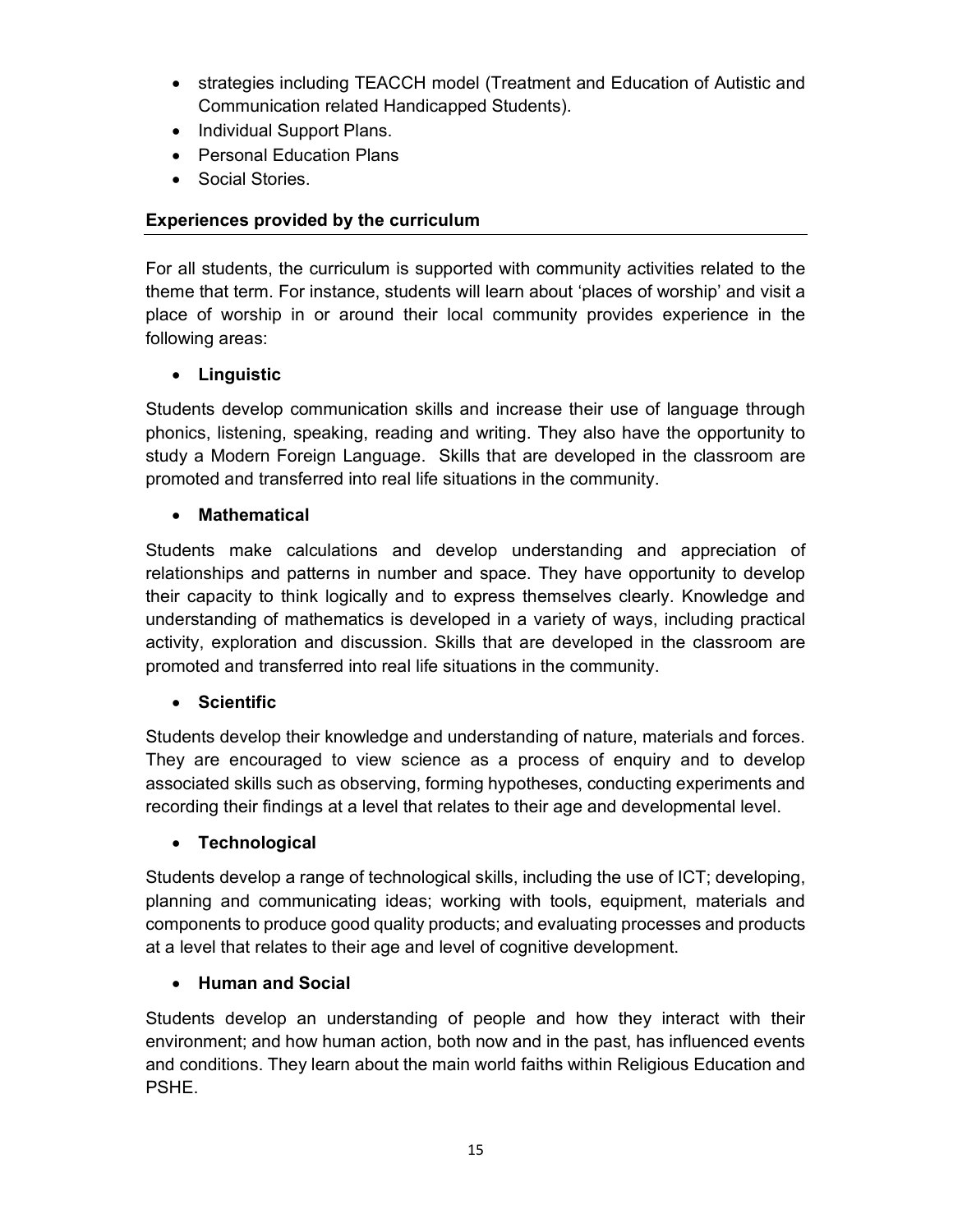## Physical

Students develop physical control and co-ordination as well as tactical skills and responses through a range of sporting activities, cycling, sensory regulation and a vast range of experiences. They are encouraged to evaluate and improve on their performance across a range of individual and team sports and activities. They acquire knowledge and understanding of the basic principles of fitness and health and are supported to transfer the skills and knowledge to situations outside of the school environment.

## Aesthetic and Creative

Students have the opportunity to make, compose and invent across within a range of disciplines and through a variety of media. In particular (but not exclusively), subjects such as art, music, dance and drama contribute to this area. During Enrichment sessions, students can express their special interests and make choices to learn about photography, filming, astronomy and a wide range of experiences.

In all aspects of school life, staff will avoid any activity which promotes a partisan political view and will ensure that, where political issues are brought to the attention of students, they are offered a balanced presentation of opposing views. (This is best practice adapted from the Independent School Standards Regulations 2014 and DfE guidance)

## Careers Guidance

Connexions become involved as careers advisors and speak to all students from Year 7 onwards at a level that is appropriate to their needs, aspirations and levels of independence. If students are able to work beyond Level 5 of GCSE programmes, they are carefully and sensitively supported to transition to mainstream settings with the support from Ash Meadow staff. Students have the opportunity to learn about different careers and to gather information about training, education and occupations beyond school.

## Spiritual, Moral, Social and Cultural development

At Ash Meadow School we recognise that the personal development of our students, spiritually, morally, socially and culturally (SMSC), plays a significant part in their ability to learn and achieve and prepares them for the opportunities, experiences and responsibilities that life will bring. SMSC development is strongly influenced by the Employee Value Proposition and the Student Value Proposition of our school and almost everything the school does is underpinned by these values. Here at Ash Meadow School, we firmly believe that:

- A variety of opportunities should be made available to our students to enable them to achieve their full potential, breaking down barriers to learning.
- All students will participate in a wide range of activities that will help them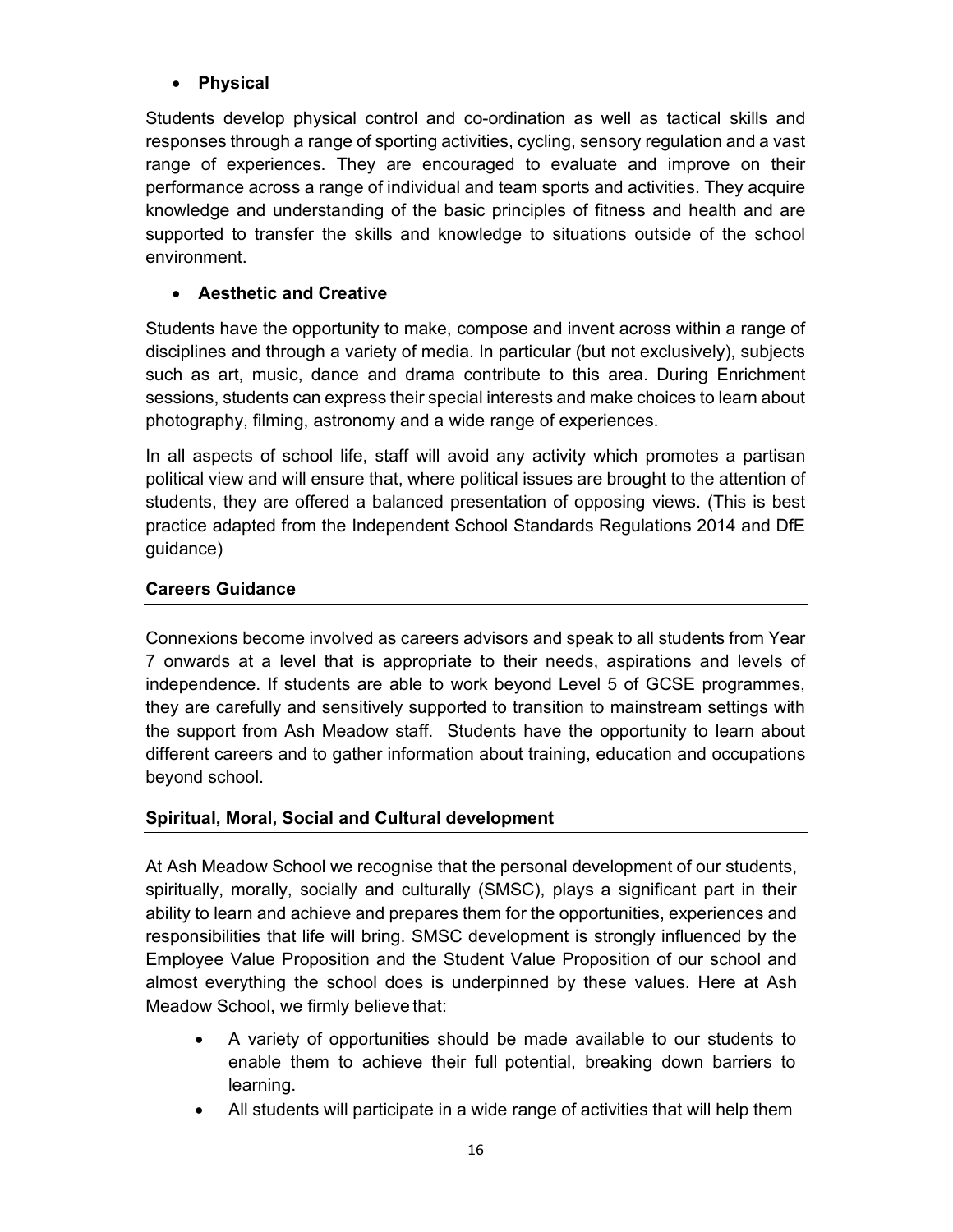gain the highest level of independence possible and self-esteem.

 All students should be fully engaged, enjoy and be active participants in their learning.

## Fundamental British Values

Ash Meadow School policies and procedures ensure that teaching is balanced and make certain that the fundamental British Values of democracy, the rule of law, individual liberty, and mutual respect and tolerance of those with different faiths and beliefs are fully resected through discrete teaching, assemblies, differentiated planning, including our curriculum offer and bespoke schemes of work. Through expert teaching our students develop:

- An understanding of how citizens can influence decision-making through the democratic process.
- An appreciation that living under the rule of law protects individual citizens and is essential for their wellbeing and safety.
- An understanding that there is a separation of power between the executive and the judiciary, and that while some public bodies such as the police and the army can be held to account through Parliament, others such as the courts maintain independence.
- An understanding that the freedom to hold other faiths and beliefs is protected in law.
- Developing a depth of understanding about different faiths and lifestyles.
- An acceptance that people having different faiths or beliefs to oneself (or having none) should be accepted and tolerated, and should not be the cause of prejudicial or discriminatory behaviour; and
- An understanding of the importance of identifying and combatting discrimination.

#### Personal, Social, Health & Economic Education

A high priority is placed on PSHE to include the acquisition of independent living skills to maximise opportunities for self-confidence, social interaction, personal autonomy, self-empowerment, economic well-being, self-advocacy and to enhance life chances. It includes aspects of Health Education including Sex & Relationship Education. We are dedicated to promoting anti-bullying and providing a safe environment for our students. Assemblies and discrete lessons often focus on peer-on-peer bullying and how to deal with such incidents at a level that supports the students understanding. In addition to PSHE, students have access via Individualised Educational Programmes to the wide range of curriculum areas. School policy documents are available to parents, Local Authorities and their representatives on request. The school's curriculum and schemes of work are a dynamic resource and will be continually revised and updated. We have a PSHE Lead teacher who takes responsibility for the overall curriculum and ensures that resources are of the highest standard.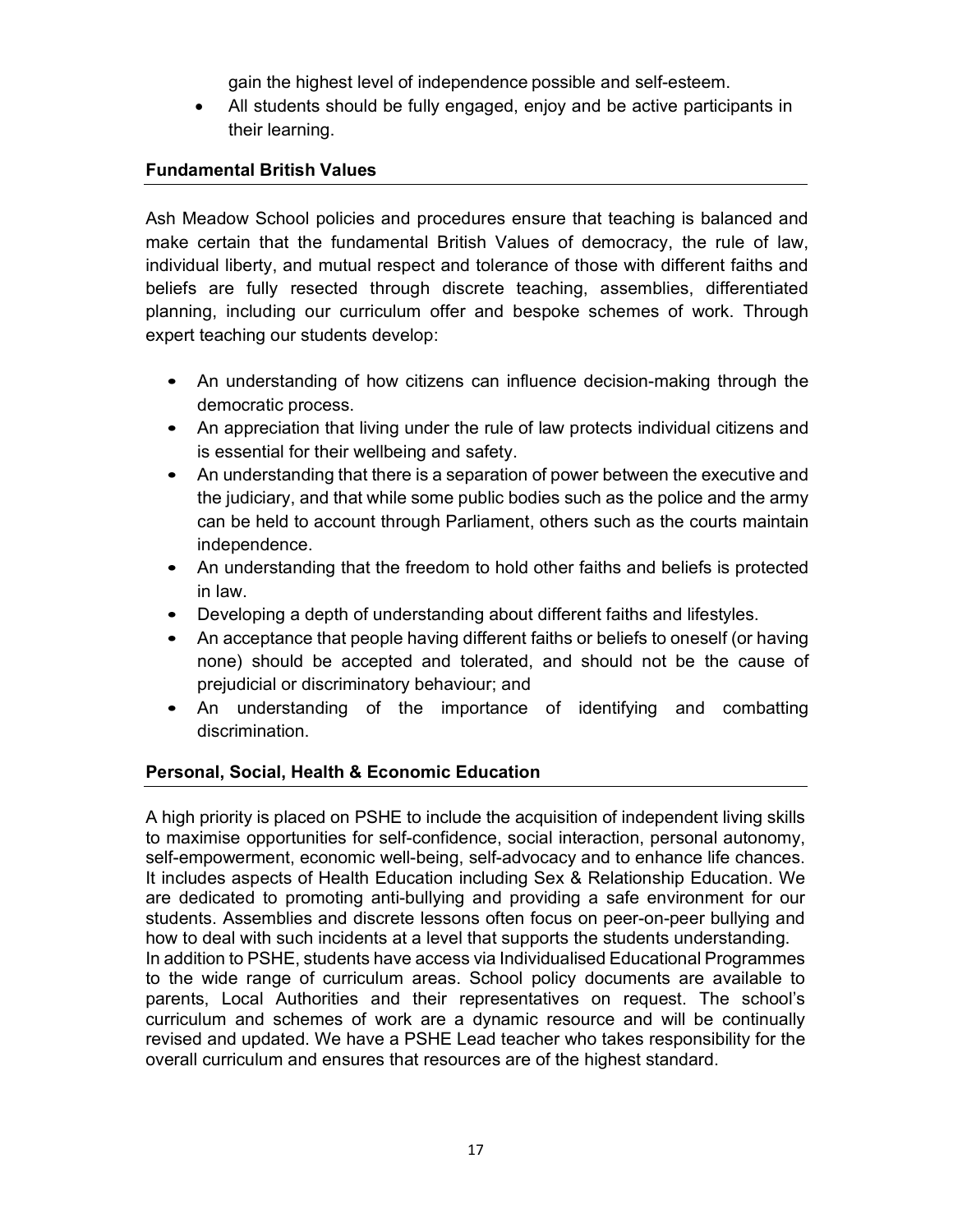The supervision of students is paramount to ensure that they make the best choices and remain safe, feel safe and trust staff at all times. We have high levels of supervision whilst balancing this carefully to support students in making choices and learning to be as independent as possible. Some students may need one to one support or greater when they join Ash Meadow School, however staff teams are committed to provide students with strategies to manage their anxieties and communicate these in more appropriate ways, thus reducing the level of support they need to manage their anxieties.

#### Total Communication Approach

Ash Meadow School utilises a 'Total Communication' approach with the aim of creating strategies, resources and stimulating environments which will develop individuals' non-verbal and verbal communication abilities, facilitate social interaction, attention and understanding, and support emotional development such as self-esteem and self-assertiveness. Total Communication strategies address both receptive and expressive communication and are individualised according to needs. These strategies include the Picture Exchange Communication System (PECS), objects of reference, Makaton signing, voice output devices such as an iPad with corresponding Speak for Yourself Applications, social stories, visual strategies, physical, gestural and verbal prompts.

Communication and language development gives students opportunities to experience a rich language environment; develop their confidence and skills in expressing themselves; and speak and listen in a range of situations.

Physical development provides opportunities for young students to be active and interactive; and develop their co-ordination, control, and movement. Students must also be helped to understand the importance of physical activity and make healthy choices in relation to food.

Personal, social and emotional development helps students to develop a positive sense of themselves and others; form positive relationships and develop respect for others; develop social skills and learn how to manage their feelings; understand appropriate behaviour in groups; and have confidence in their own abilities.

Literacy development and our Jolly Phonics scheme encourages students to link sounds and letters and begin to read and write. Students must be given access to a wide range of reading materials (books, poems, and other written materials) which ignite their interest.

**Mathematics** provides students with opportunities to develop and improve their skills in counting, understanding and using numbers, calculating simple addition and subtraction problems; and describe shapes, spaces, and measure.

Understanding the world guides students to make sense of their physical world and their community through opportunities to explore, observe and find out about people, places, technology and the environment.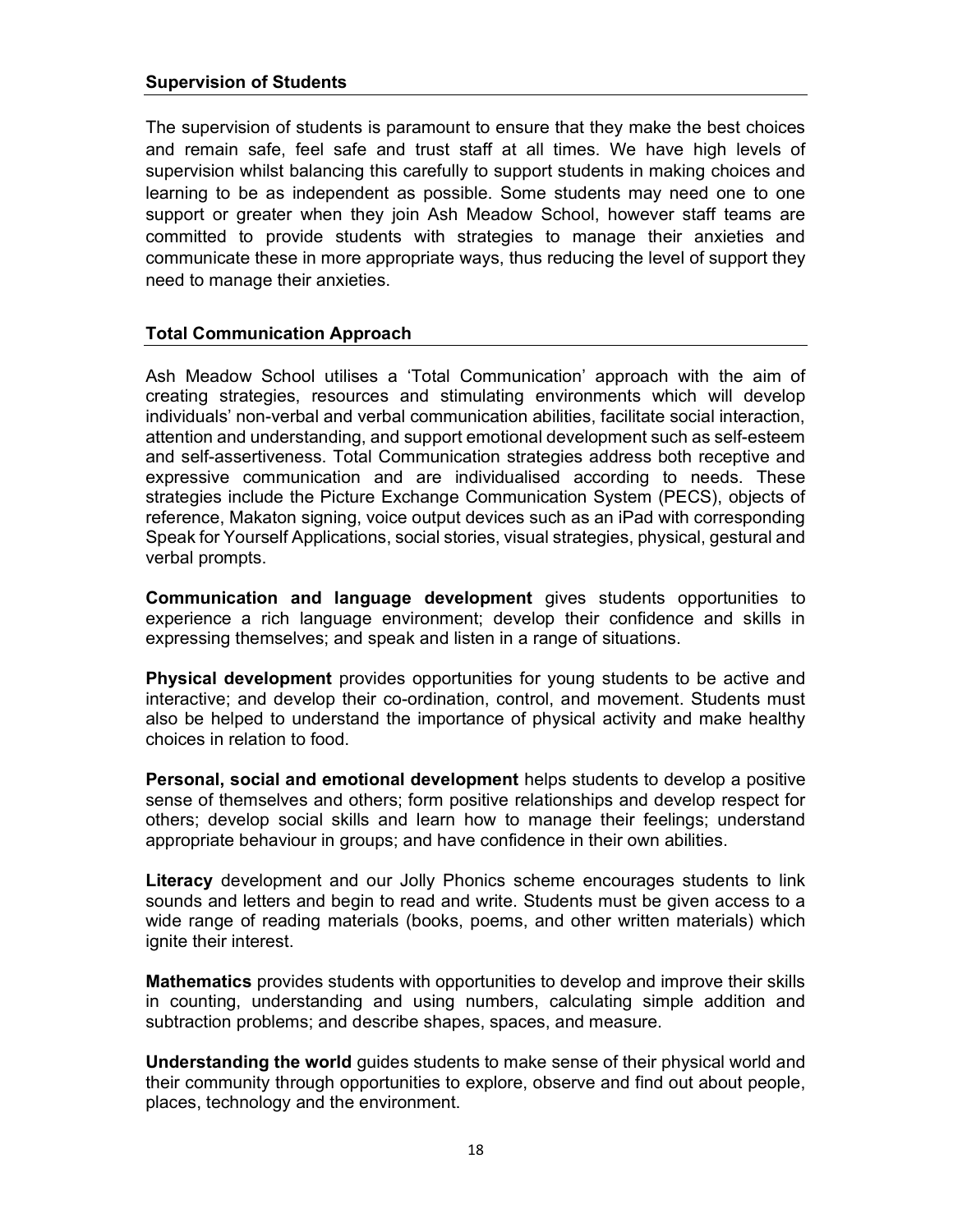Expressive arts and design enable students to explore and play with a wide range of media and materials, as well as providing opportunities and encouragement for sharing their thoughts, ideas and feelings through a variety of activities in art, music, movement, dance, role-play, and design and technology.

## Meeting Special Educational Needs

All our education staff are specialist teachers and teaching assistants who are experienced in differentiating the National Curriculum for students with a wide range of special educational needs. Instructions given are always simple and clear, presented in a range of ways including verbal/ visual/ symbol, whilst ensuring the learning environment is calm, safe and secure.

Each student has an Individual Education Plan (IEP) which is a working document that is reviewed and updated regularly. The IEP includes small steps towards specific but achievable targets, with opportunities for students to repeat work as necessary and experience recognised success.

# **The Curriculum**

The school provides access to the National Curriculum for all students.

## Sensory

.

Many of our students have sensory impairment so they need specialist intervention to develop each of their senses individually and in combination. We aim to provide a stimulating multi-sensory curriculum for all students who will benefit from this approach, which encourages more visual, auditory and tactile experiences. The sensory curriculum is extended and integrated throughout the national curriculum and the individual's waking day.

## English

All staff regard good literacy skills as a fundamental requirement for students in achieving their full potential. For young people to learn effectively, staff ensure that work is inspiring, challenging and appropriate to meet individual needs. We have a Literacy Lead teacher who takes responsibility for the overall curriculum and ensures that resources are of the highest standard.

At Ash Meadow School, all staff monitor literacy across the curriculum, as we believe it is the key to:

- improving students' phonological awareness (Jolly Phonics), communication and learning skills
- improving students' performance with reading, writing, speaking and listening skills
- improving students' independent learning skills and increases their life chances.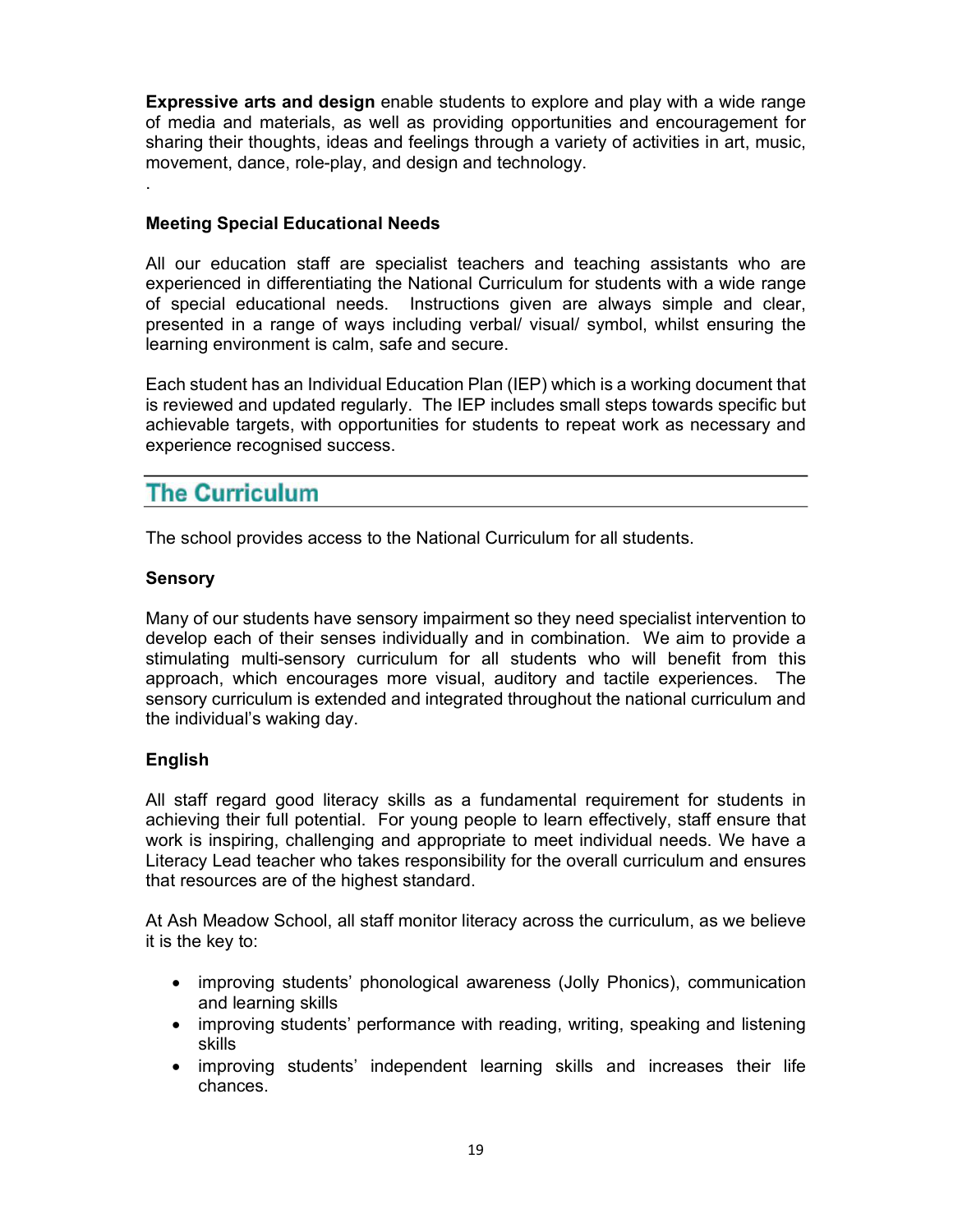The school uses ongoing 'Evidence for Learning' assessment and our data is benchmarked with National Cohorts and analysed on an annual basis.

## **Mathematics**

Mathematics is an important part of everyday life and functional numeracy is at the forefront of all mathematical teaching. It is taught to students to equip them with a powerful set of tools including logical reasoning, problem solving and the ability to think in abstract ways.

The scheme of work taught to students at Ash Meadow School is dependent on individual specific educational needs. This in turn dictates the rate of learning, topics, resources to be used and teaching methods employed.

Mathematical experiences involve individual / group work and incorporate a variety of problem-solving activities and resources, including books, calculators and mathematical equipment. Students learn to record their work in different formats, dependent on the mathematical activity. This helps to focus students' thoughts and provide a means of communicating with others. We have a Maths Lead teacher who takes responsibility for the overall curriculum and ensures that resources are of the highest standard.

## **Science**

Small group work and separate teaching allows us to develop each student individually. Science work is based on the National Curriculum and we aim to engage in topics using investigations which require the students to predict and form hypotheses based on their knowledge and abilities.

We are able to use the environment, the internet, visit exhibitions and places which link topics to augment practical work in class.

## Art and Craft

Art provides students with a wide range of experiences to develop their practical skills and to develop their awareness of various types of artwork. In each Key Stage, students undertake activities which provide a range of visual, tactile and sensory experiences, and allow students to experiment using different media. At Ash Meadow School, we want Art to encourage freedom of self-expression, enhance self-esteem and provide a cultural base by studying individual artists and genres.

## Information Communication Technology (ICT)

Students are encouraged to use Information Communication Technology to enhance their learning and motivation. The school is wholly committed to the use of computers across the curriculum and provides students with the opportunity to use the Internet and full multi-media PC equipment including iPads to complement learning.

In each Key Stage, ICT is approached in a practical child-centred manner. The study of ICT enables our students to extend their knowledge and understanding of the world by being actively involved in experiencing, investigating and manipulating information in a variety of forms.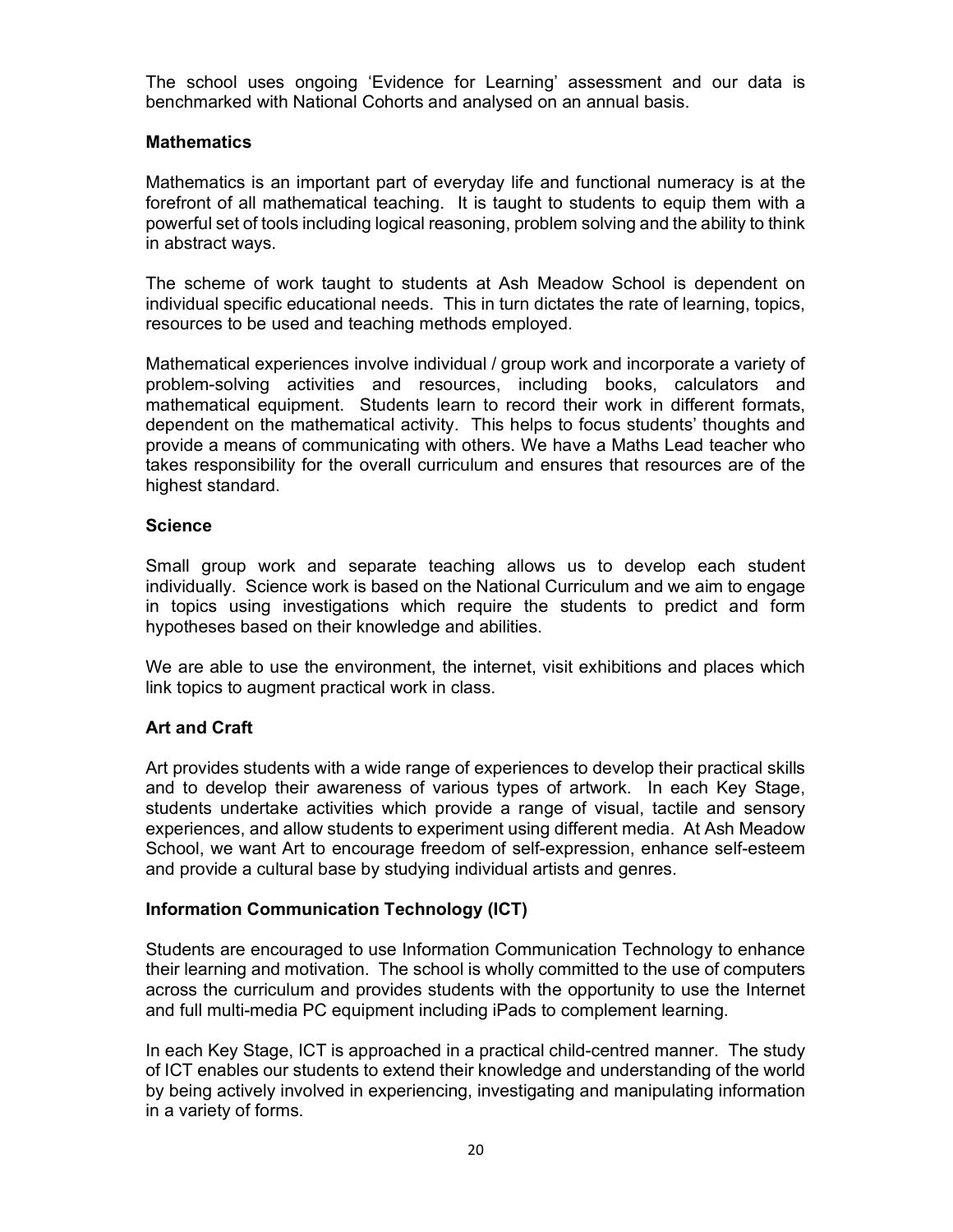## Personal, Health, Social, Economic (PSHE)

A high priority is placed on PSHE to include the acquisition of independent living skills to maximise opportunities for self-confidence, social interaction, personal autonomy, self-empowerment, economic well-being, self-advocacy and to enhance life chances. It includes aspects of Health Education including Sex & Relationship Education.

In addition to PSHE, students have access via Individualised Educational Programmes to the wide range of curriculum areas. School policy documents are available to parents, Local Authorities and their representatives on request. The school's curriculum and schemes of work are a dynamic resource and will be continually revised and updated. We have a PSHE Lead teacher who takes responsibility for the overall curriculum and ensures that resources are of the highest standard.

## Modern Foreign Languages

Modern Foreign Languages is taught in all Key Stages by both discrete teaching sessions and additional themed weeks. Students are introduced to foreign languages using a variety of teaching styles, communication techniques and media, encompassing geographical awareness, cultural similarities and differences, and food technology, with basic vocabulary. In our Key Stage 1 department, our students engage in music, food, dance and other cultural aspects of Modern Foreign Languages such as colour and number.

## Humanities – History, Religious Education (RE) and Geography

History, RE and Geography are delivered under the umbrella of Humanities through a structured thematic approach. Our history curriculum encourages students to ask and answer questions about past and present events. In Geography, we teach students about the world they live in and the significance of global issues. We teach our students about other religious festivals and celebrations in our RE topics. Students within all Key Stages study and develop an awareness of differing religions from around the world with a focus on the 'Calendar of Culture' which encompasses a wide range of celebrations. Classes visit local places of worship to extend their knowledge of other beliefs and guest speakers are invited in to share their experiences with the students. As many young people placed at Ash Meadow School have diverse cultural and ethnic backgrounds, it is important to investigate and attain an understanding of the multi-cultural and ethnic society in which we live. Studies encompass local and global diversity, including issues of disability and social inclusion.

#### Design and Technology and Food Technology

Both subject areas are delivered within a half day or full day activity programme, depending on the needs of the young people, and during our structured themed weeks. Students investigate, design and make a range of functional items from given briefs that are related to real situations. Every student will experience the satisfaction of planning, developing and realising a finished product.

#### **Music**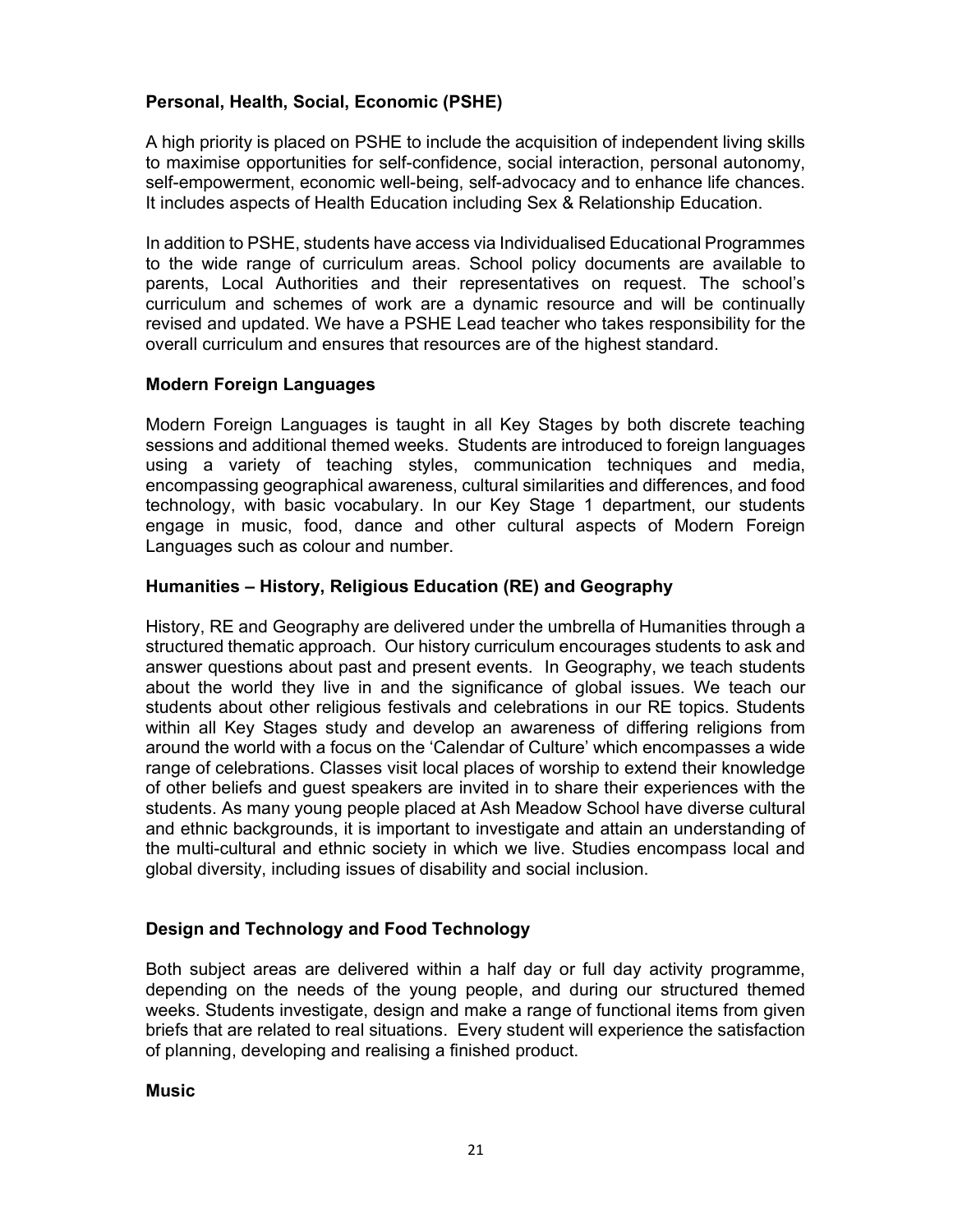Our students are exposed to music from different cultures through both listening and hands-on experience. These experiences are provided via talks and visits, instrument workshops, sensory experiences and discreet lessons. In Key Stage1 & 2, music is integrated into the daily lessons, where students sing and sign as a group and are introduced to new topics through song. We aim to encourage an understanding and enjoyment of music through delivery of the subject.

## Record of Achievement

Through the Record of Achievement, the school provides a framework to enable students to plan and manage their own learning and personal development.

The Record of Achievement File is a useful tool to assist young people with post 16 planning. It incorporates:

- material that helps young people to think about their achievement
- a professional file to store qualifications, achievements and experiences
- a 'presenter' that can be used to take selected evidence to an interview
- photographs of seminal moments and experiences.

At Ash Meadow School, we constantly encourage our students to engage with others and celebrate their achievements. We strive to include students in the decisionmaking process and self-assessment which, in turn, improves their self-confidence and esteem.

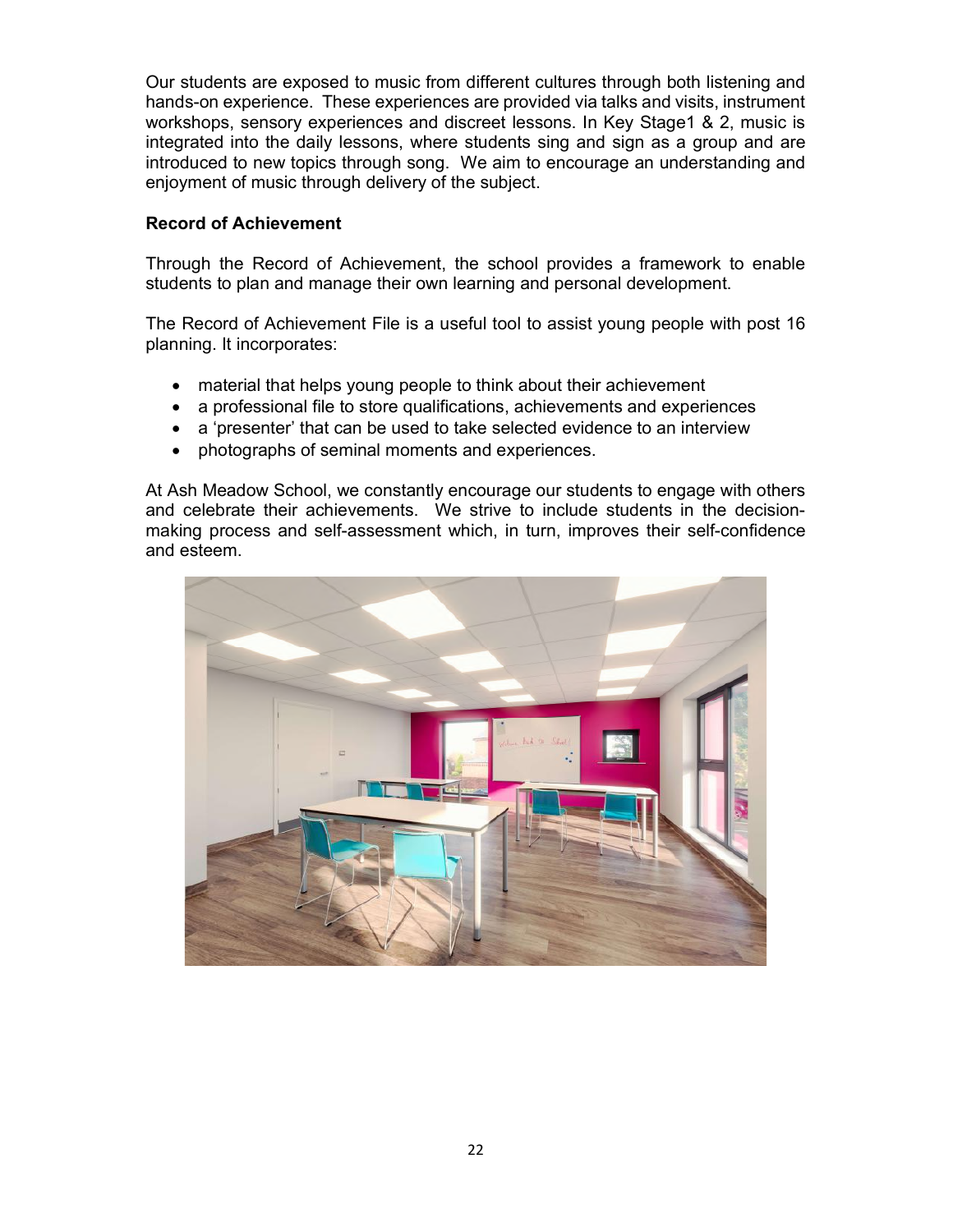# **Assessment, reporting and recording**

#### Assessment

At Ash Meadow School, the curriculum is based on interactive, individualised programmes and monitored to maximise individual progress. We regularly assess and track each student's progress using 'Evidence for Learning' assessment, which includes the Engagement Model, P Levels and beyond. The teaching breaks down tasks into a series of small steps, each step preparing the way for the next. Success is reinforced using consistent praise and rewards to motivate students, so that segments of learning build into a meaningful 'whole'. This involves:

- specialised classroom organisation (workstations, visual symbols).
- individual learning that addresses gaps in learning and builds on skills.
- breaking down tasks into achievable elements.
- a structured and consistent learning environment.
- high levels of classroom support.
- positive reinforcement of correct responses.
- Individual Communication Strategies.
- Highly trained staff including Autism Training.
- strategies including TEACCH model (Treatment and Education of Autistic and Communication related Handicapped Students).
- Individual Support Plans.
- Personal Education Plans.
- Social Stories.

## Reporting and Recording

On admission, a full educational baseline assessment is undertaken. Education staff provide reports based on academic ability, developmental progress and behaviour. Education reports are completed at the end of each term and a more extensive report is completed at the end of each year in July.

'Evidence for Learning' reports are updated each half term and they inform teachers of the progress each student has made and identify future planning. The data is fed into 'Evidence for Learning' to analyse progress and identify any areas for improvement. Formative testing is carried out regularly to test the core subject areas.

An annual update of each student's Education, Health, Care Plan (formerly Statement of Educational Need) is held with placing authorities, education representatives and parents, reviewing targets for the preceding and setting new ones for the coming year. These reports form an integral part of the LAC (Looked After Children) review process.

#### Reviews

A full education report is provided for each review, including assessment data, a Curriculum Map for the term, IEP, Speech and Language report and a 'My Voice' education sheet completed by the student which expresses their views on their education.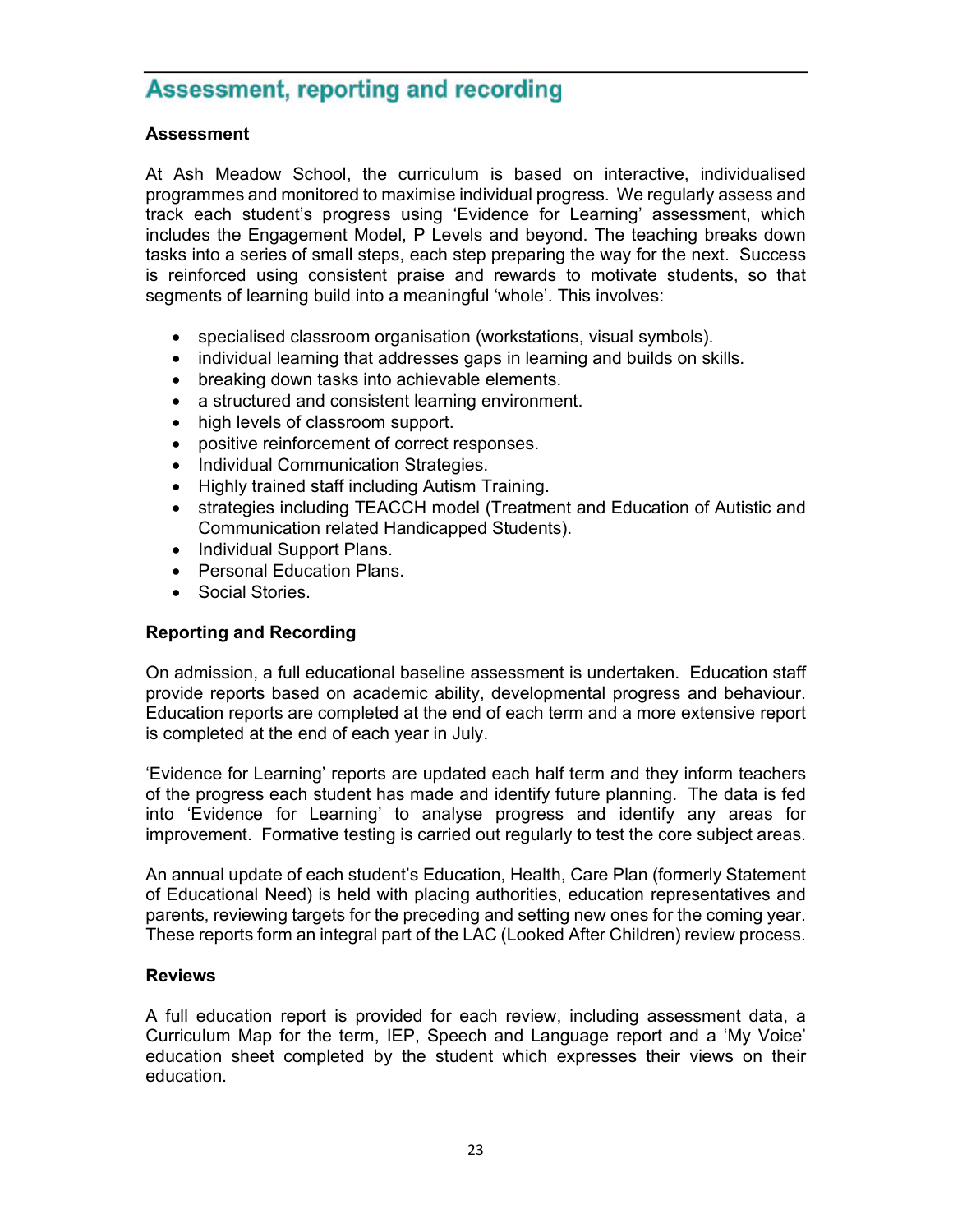## Therapy Assessments

Each student has a thorough Speech and Language assessment and Occupational Therapy assessment carried out by Shine Therapy Specialists, who are commissioned to work with Bright Futures Care Ltd. for several days per week. The therapists work closely with staff throughout the education and residential settings to develop a total communication approach which will fully support the young person in all settings.

The aim is to create strategies, resources and stimulating environments which will develop students' non-verbal and verbal communication abilities, facilitate social interaction, attention and understanding, and support emotional development such as self-esteem and self-assertiveness.

The therapists work in consultation with families, educational and residential staff to provide individualised communication programmes for each young person. Augmentative Devices, Picture Exchange Communication System (PECS), Makaton, Objects of Reference, Photographs and Visual Schedules are all used to support and encourage students to communicate at their most sophisticated level.

#### Extra-curricular Activities (After school and lunchtime)

Students are encouraged to choose from a range of lunchtime and after school clubs to add some structure to their free time. Most of the clubs have been suggested by the students and are regularly added to, depending on individual requests. We have a pastoral/ inclusion team who takes responsibility for organising and delivering lunchtime games and ensures that resources are of the highest standard.

#### Outreach Service

Ash Meadow School is part of a much wider community. As part of the education service, we offer our day students and their families an Outreach programme which is designed to offer extra-curricular activities that are of particular interest to the student. The Outreach programme is an extension of school activities and is designed to further enrich their lives in the community and support families by providing opportunities for young people to develop social skills in and around the local community.